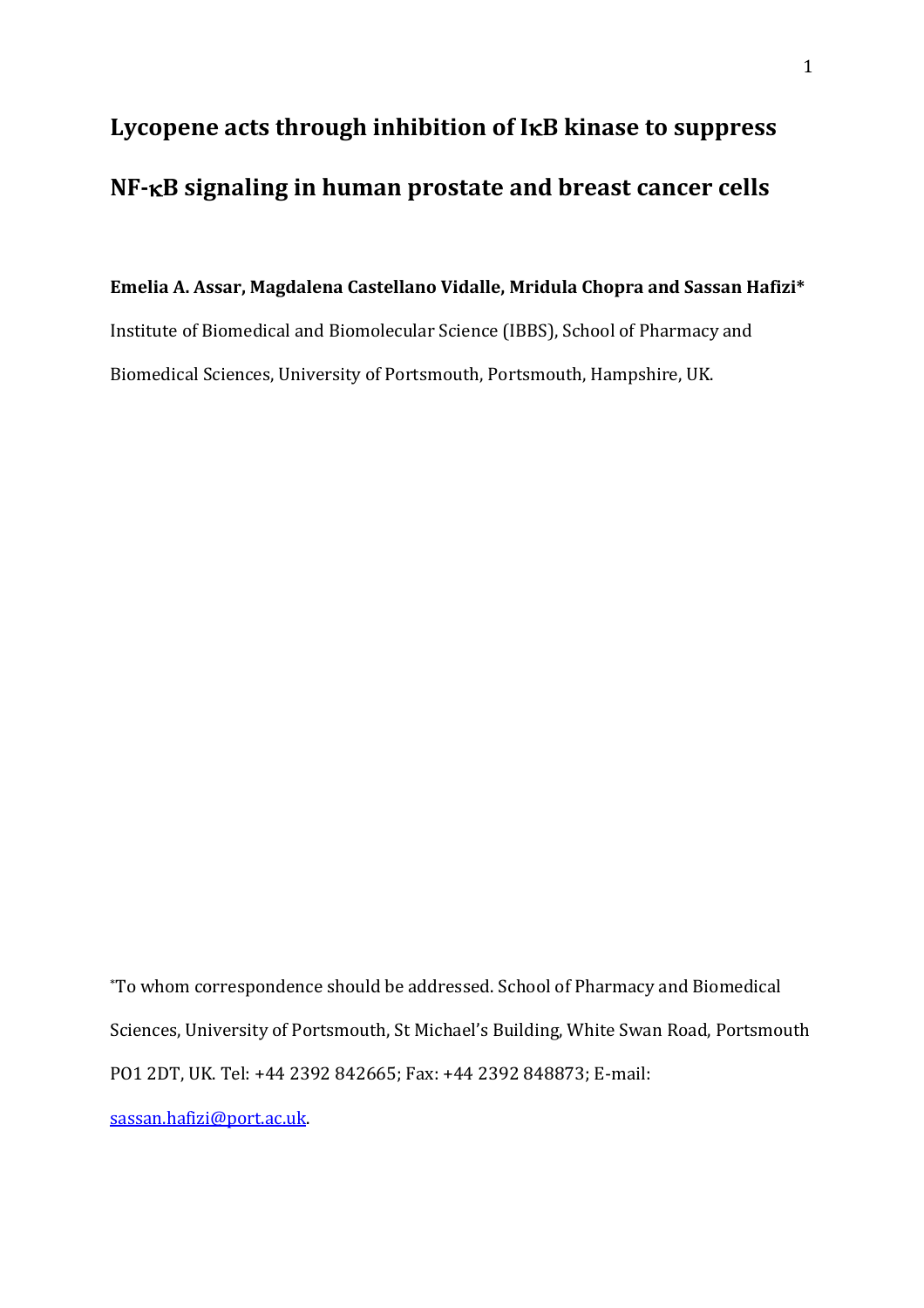## **Abstract**

We studied the effect of the potent dietary antioxidant lycopene on multiple points along the nuclear factor kappa  $B(NF-KB)$  signaling pathway in prostate and breast cancer cells. Lycopene significantly inhibited prostate and breast cancer cell growth at physiologically relevant concentrations of  $\geq$ 1.25  $\mu$ M. Similar concentrations also caused a 30-40% reduction in IKB phosphorylation in the cells, as determined by western blotting. Furthermore, the same degree of inhibition by lycopene was observed for NF- B transcriptional activity, as determined by reporter gene assay. Concomitant with this, immunofluorescence staining of lycopene-treated cells showed a significant suppression  $(225%)$  of TNF-induced NF- $\kappa$ B p65 subunit nuclear translocation. Further probing of lycopene's effects on upstream elements of the NF- $\kappa$ B pathway showed a 25% inhibition of both activity of recombinant IKKβ kinase in a cell-free *in vitro* assay, as well as activity of IKKβ immunoprecipitated from MDA-MB-231 cells treated with lycopene. In conclusion, the anti-cancer properties of lycopene may occur through inhibition of the NF-KB signaling pathway, beginning at the early stage of cytoplasmic IKK kinase activity, which then leads to reduced NF- $\kappa$ B–responsive gene regulation. Furthermore, these effects in cancer cells were observed at concentrations of lycopene that are relevant and achievable *in vivo*.

Keywords: Prostate cancer; Breast cancer; IKB kinase; Lycopene; NF-KB; Nutrition.

**Abbreviations:** NF-κB (nuclear factor kappa B); IκB (inhibitor of kappa B); IKK (IκB kinase).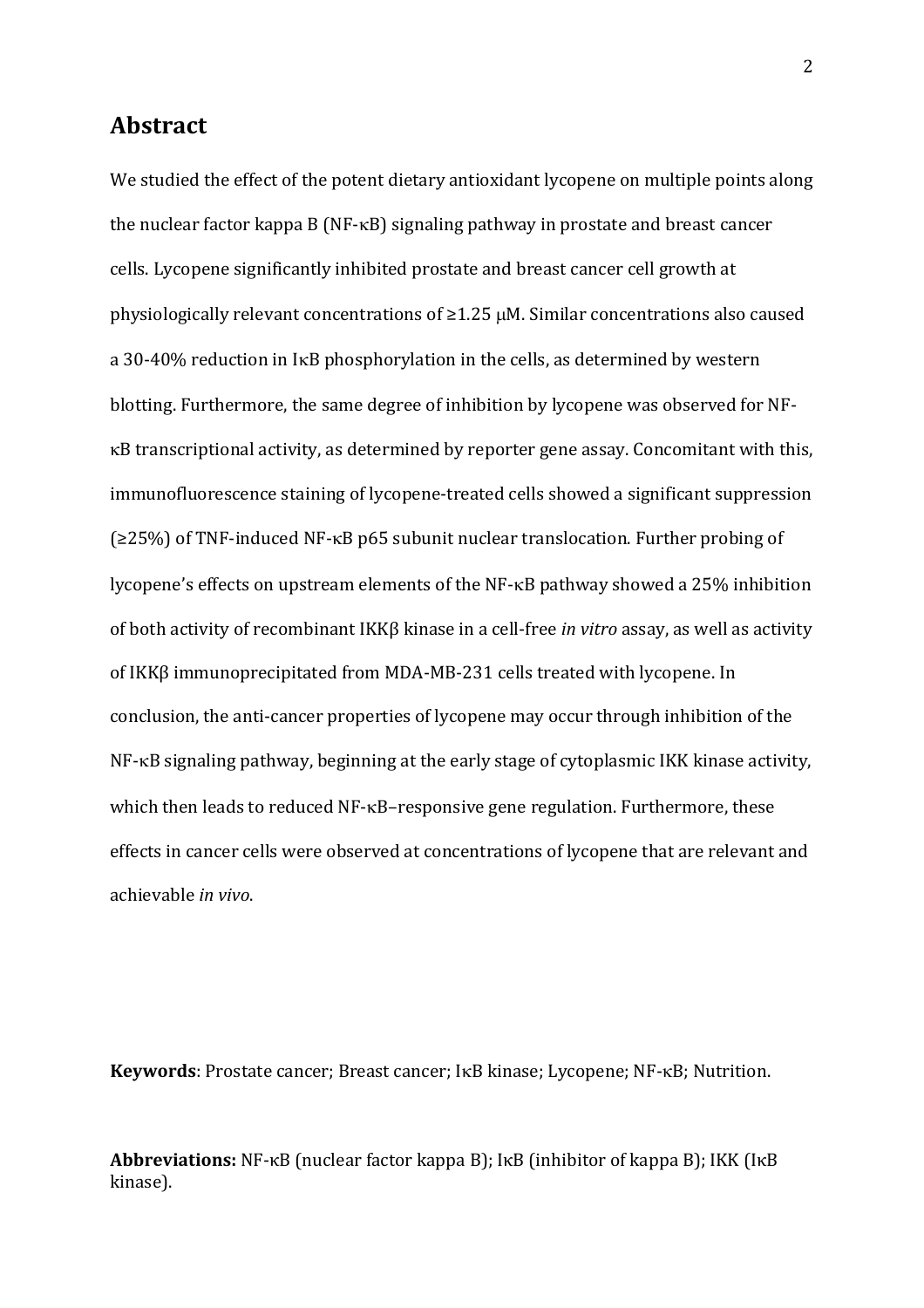## **Introduction**

Prostate and breast cancer are two of the most common cancers worldwide. Prostate cancer is the most common cancer in men in the UK whilst breast cancer is the second most common cancer worldwide [\[1\]](#page-19-0). Although age and genetic factors play key roles, many studies indicate that lifestyle and diet are also significant aspects involved in cancer risk [\[2\]](#page-19-1). While preventative measures for both cancers are not well known, increased tomato intake, as highlighted first by the Health Professionals Follow-Up Study (HPFS) and a few other studies, has been linked to a reduced risk of prostate cancer [\[3,](#page-19-2) [4\]](#page-19-3). This potential chemo-preventative effect of increased tomato intake has been attributed to their richness in the red pigment carotenoid lycopene [\[5-8\]](#page-19-4). An association between plasma levels of lycopene and reduced risk of aggressive prostate cancer was reported in the Physicians Health study, which showed a 25% reduction in overall prostate cancer with plasma lycopene concentrations of 388 ng/ml (0.72 μM) and 44% lower incidence of aggressive prostate cancer at plasma lycopene concentrations of 356 ng/ml (0.66 μM) [\[5\]](#page-19-4). Due to its lipophilic nature, lycopene accumulates in the prostate, adrenal gland, testes and liver [\[9\]](#page-20-0), which could explain its particular connection to prostate cancer risk. However, those findings led to investigations in a number of other cancer types and diseases. Although no significant link between dietary lycopene intake and breast cancer has yet been made [\[6,](#page-19-5) [7\]](#page-19-6), a number of studies have demonstrated its chemo-preventative effects in breast cancer cell cultures [\[8,](#page-20-1) [10-12\]](#page-20-2).

The putative chemo-preventative activity of lycopene may be attributed to it potent antioxidant properties, derived from an electron-rich conjugated polyene chain, making it the most effective single oxygen-quenching carotenoid. Thus, it is highly effective in deactivating electrophiles such as oxygen and free radicals, formed as cellular oxidative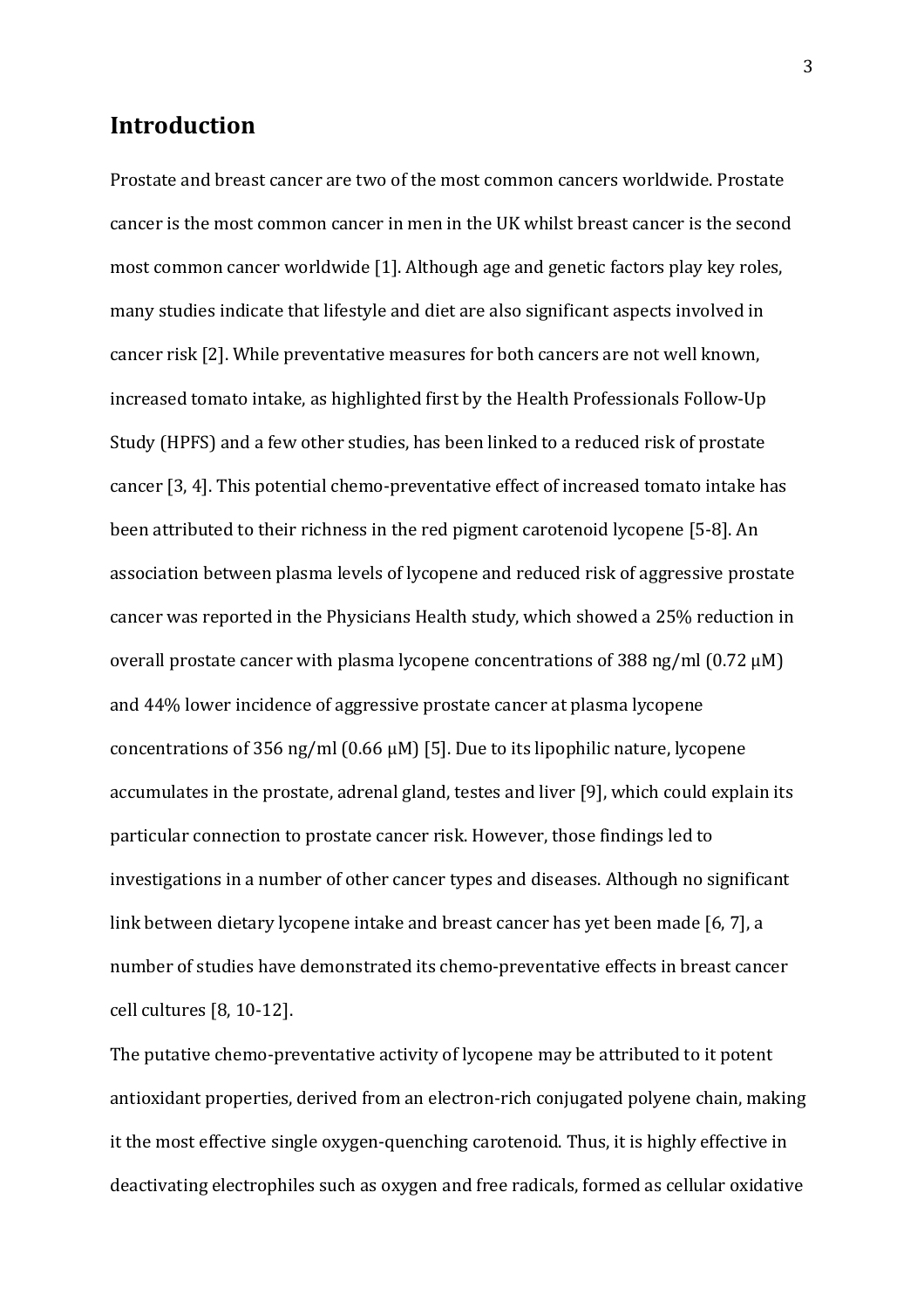by-products, and which can cause oxidative stress and damage to cellular components [\[13\]](#page-20-3). Several cell culture-based investigations as well as some *in vivo* studies have shown lycopene to reduce DNA, protein and lipid damage from oxidative injury [\[14,](#page-20-4) [15\]](#page-20-5). However, in the case of prostatic carcinoma cell lines, different studies have reported variable inhibitory efficacies of lycopene as regards cell proliferation [\[16-19\]](#page-20-6). One study found lycopene at 1 μM to be sufficient for reducing proliferation in LNCaP cells [\[16\]](#page-20-6), whereas in another study using PC3, DU145 and LNCaP cells, lycopene reduced cell viability and growth only at high concentrations (20µM) which is too high to be realistically achievable *in vivo* [\[17\]](#page-20-7). Within the physiologically relevant concentration range, no effect of lycopene was observed on LNCaP cell proliferation [\[18\]](#page-20-8), whilst in contrast, a decrease in DU145 cell growth was reported at particularly low concentrations (10 nM) [\[19\]](#page-20-9).

Therefore, there remains an uncertainty as to the actual efficacy of lycopene as an anticancer molecule at physiologically relevant concentrations. We recently showed that lycopene inhibited angiogenesis of endothelial cells at physiologically relevant concentrations [\[20\]](#page-20-10). In prostate cancer cells, we showed that lycopene at  $1.15 \mu M$ inhibited motility of PC3 and DU145 cells by 40% and 58% respectively, as well as inhibiting cell adhesion at  $≥1.25 \mu M$  [\[21\]](#page-21-0).

The redox-sensitive transcription factor nuclear factor- $\kappa$ B (NF- $\kappa$ B) controls the transcriptional activation of many fundamental genes that regulates cell proliferation, apoptosis, metastasis, angiogenesis, inflammation, cellular adhesion and cell invasion [\[22\]](#page-21-1). Consequently, aberrant signaling along the  $NF$ - $\kappa$ B pathway is believed to mediate several major cellular processes that occur in carcinogenesis. Constitutive activation of the NF-KB pathway has been reported in several cancer cell lines [\[22\]](#page-21-1), including from prostate tumors [\[23\]](#page-21-2). Over-activity of the NF- $\kappa$ B pathway has been reported during the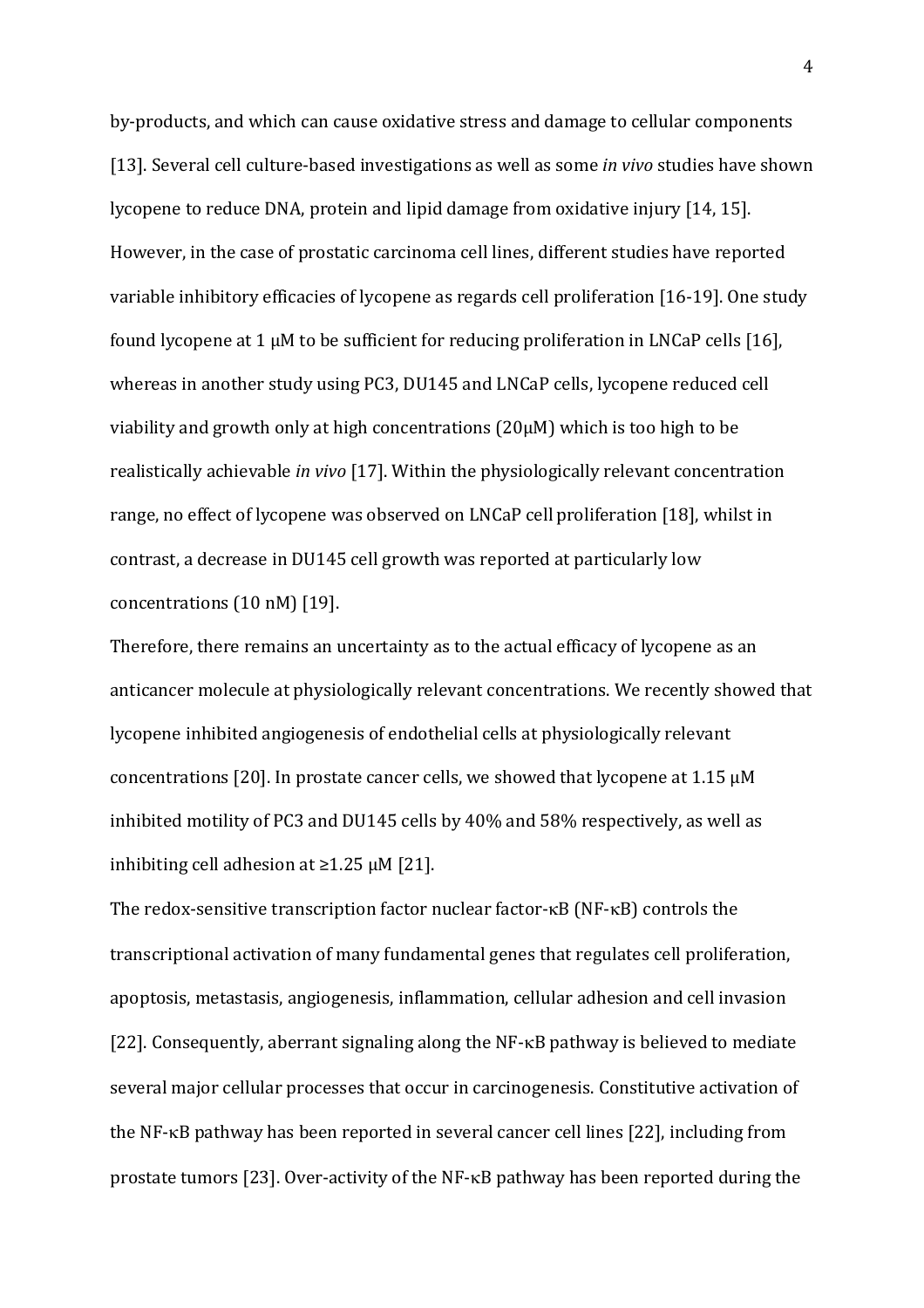early developmental stages of prostate cancer [\[24,](#page-21-3) [25\]](#page-21-4), whilst inhibition of the NF-KB pathway was shown to reduce the malignant properties of PC3 cells [\[26\]](#page-21-5). Furthermore, constitutive activation of NF- $\kappa$ B has been linked to tumor progression in hormoneindependent breast cancer cell lines such as MDA-MB-231 [\[27\]](#page-21-6), and breast gland development and breast carcinogenesis have been linked with  $NF$ - $\kappa$ B-induced cyclin D1 expression [\[28,](#page-21-7) [29\]](#page-21-8) and selective activation of Bcl-3 and NF- $\kappa$ B subunits, p50 and p52 [\[30\]](#page-21-9). Furthermore, mutations in NFKB1, IKK2, IκBα and IκBε have also been identified in breast cancer [\[31\]](#page-21-10) as well as defective IκBα in solid breast tumours [\[32\]](#page-21-11). Therefore, therapeutic targeting the NF-KB pathway may represent a potential and multifaceted approach to combating cancers.

Several studies have shown the ability of a variety of antioxidant compounds to suppress NF- $\kappa$ B signaling in reproductive cancers including ovarian [\[33\]](#page-22-0), breast [\[34\]](#page-22-1) and prostate [\[35\]](#page-22-2) cancers. Likewise, lycopene has been shown to inhibit Ras-dependent activation of the NF-KB pathway in prostate cancer cells, resulting in cell cycle inhibition and apoptosis [\[36\]](#page-22-3). In SK-Hep-1 cells, lycopene reduced the binding affinity of the NF- $\kappa$ B transcription factor complex to *MMP-9* gene promoter sequences [\[37\]](#page-22-4). Therefore, these clues warrant further mechanistic investigation into the effects of lycopene on the  $NF$ - $\kappa$ B signaling pathway in cancer cells. Importantly, whether lycopene can exert these potential effects at physiologically attainable concentrations also requires clarification. In the present study, we have conducted such an investigation, examining the  $NF-\kappa B$ signaling pathway at multiple levels in both human prostate and breast cancer cells. Here, we report that lycopene at physiologically relevant concentrations inhibits  $NF$ - $\kappa B$ signaling through direct inhibition of the upstream activating kinase IKK, thus linking with suppression of the pathway observed at multiple points further downstream.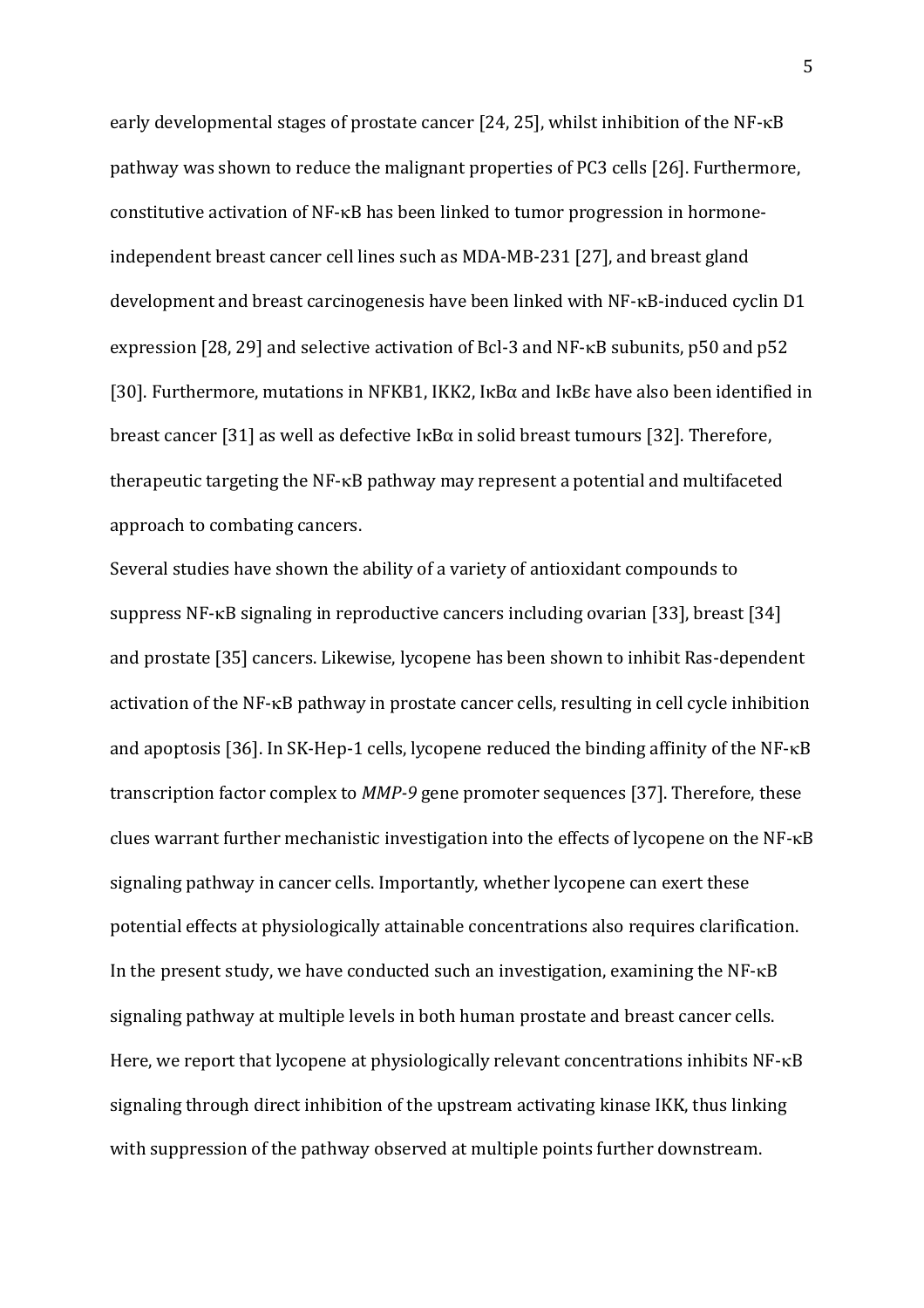## **Materials and methods**

#### *Lycopene preparation*

Pre-filtered tetrahydrofuran (THF; Sigma-Aldrich, Poole, UK), stabilized with butylated hydroxytoluene (BHT) at 0.0025% (w/v) to avoid peroxide formation, was used for the preparation of lycopene stock solutions and aliquots of solution were stored in dark in amber vials at -80°C. Lycopene was a gift of DSM Nutritional Products, Basel, Switzerland. For each experiment, the concentration of stock solution of lycopene was checked using an extinction coefficient of 196145  $M<sup>-1</sup>$  cm<sup>-1</sup> for a solution of lycopene in THF. Prior to treatment of cells, the stock solution was first diluted 1:10 in FBS (fetal bovine serum; Lonza, Slough, UK), which acts an effective delivery vehicle for the cellular uptake and stability of lycopene [\[38\]](#page-22-5). This was then further diluted in DMEM medium (Dulbecco's Modified Eagle Medium with 4.5 g/L L-glucose and L-glutamine; (Life Technologies Gibco, Paisley, UK) to achieve the desired experimental concentrations (0.5-5 μM). THF/BHT was used as a solvent vehicle control, and was also prepared through further dilution in the same manner as lycopene. We found that replenishing lycopene on a daily basis, which was performed in one of our experiments (Figure 1b), did not alter the experimental outcomes significantly compared to when the replenishment step was omitted.

#### *Cell culture*

Two human cancer cell lines were used in this investigation; PC3 cell line and MDA-MB-231 cell line. The PC3 cell line is androgen-independent, highly malignant, prometastatic, and is an established human prostate cancer cell line that was initiated from a bone metastasis of a 62-year old Caucasian. The MDA-MB-231 cell line is also pro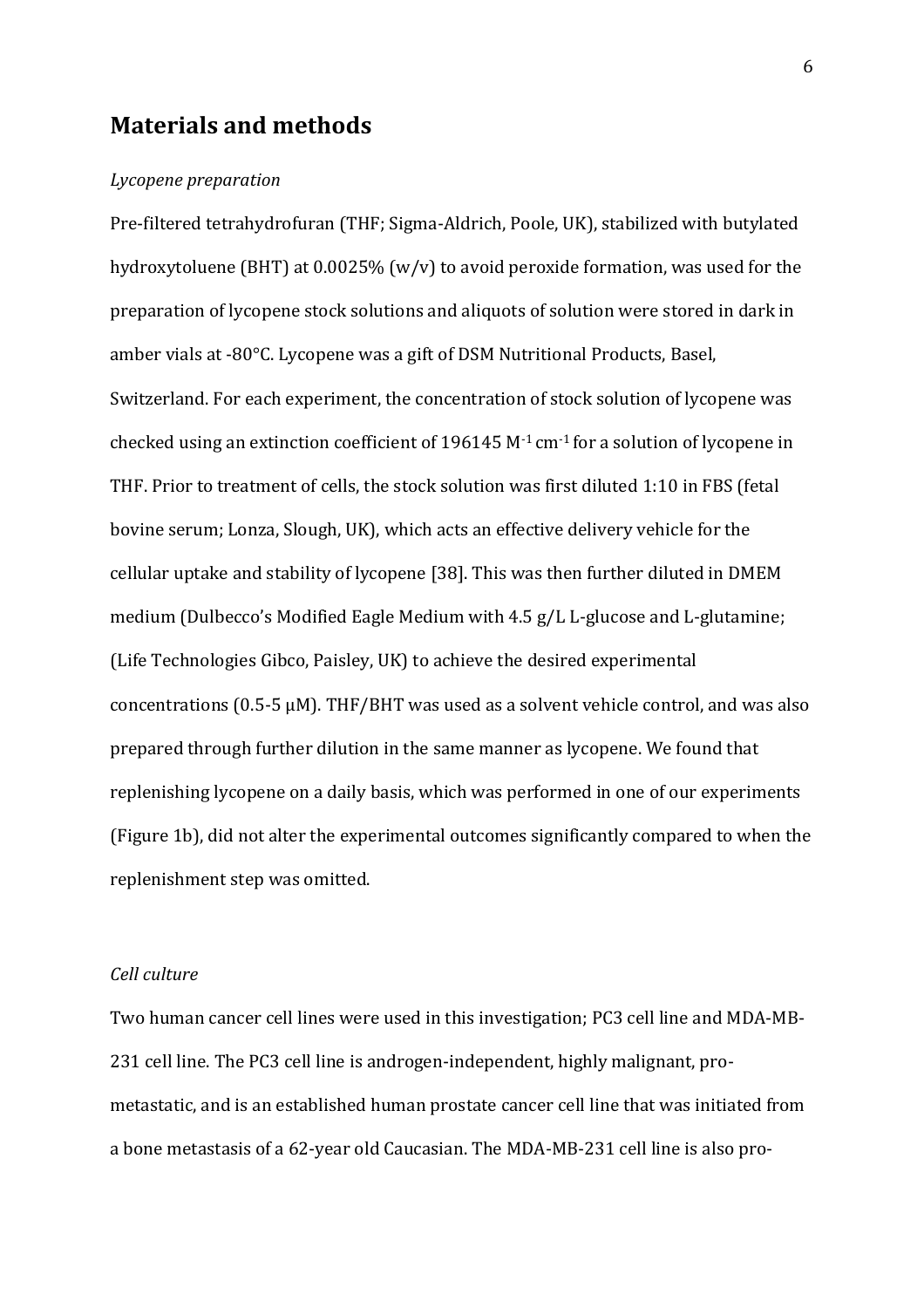metastatic, estrogen-receptor negative and initiated from a breast metastasis of a 51 year old female Caucasian. Both cell lines were purchased from European Collection of Cell Cultures (ECACC) in 2013, and were authenticated in-house by short tandem repeat (STR) analysis as previously described [\[39\]](#page-22-6). Cells were maintained in culture in complete medium composed of DMEM supplemented with 10% FBS and 1% penicillin/streptomycin (Lonza)*.* Cells were incubated at 37°C in a humidified atmosphere of  $5\%$  CO<sub>2</sub> in air. Cells were seeded at  $0.5x10<sup>3</sup>$  for MTS assays in 96-well plates. Cells were seeded at concentrations of  $1x10^4$  cells/ml and  $3x10^3$  cells/ml in 24well plates, for western blot and luciferase assay, respectively. Cells used for IP were plated in 100mm dishes and treated once 80-90% confluence was reached. A cocktail of phosphatase inhibitors (Sigma-Aldrich), calyculin A and Sodium orthovanadate was added to cell lysates for all downstream applications.

#### *MTS cell growth assay*

Cell survival/growth in the presence of lycopene (0.5-5  $\mu$ M, 48 h) was measured using the colorimetric MTS assay method. MTS tetrazolium compound (CellTiter 96® Aqueous MTS reagent; Promega, Southampton, UK) was mixed with PMS (phenazine methosulfate; Sigma-Aldrich) to form MTS assay reagent. 20 μL MTS-PMS complex was added per well to the 96-well plates at the end of the incubation periods with test agents. The catalytic activity of viable cells results in formazan dye production, which is then quantified. Cells were incubated with the dye for 1h, followed by absorbance reading at 492nm on a spectrophotometer (BioTek, Potton, UK).

#### *Western blot*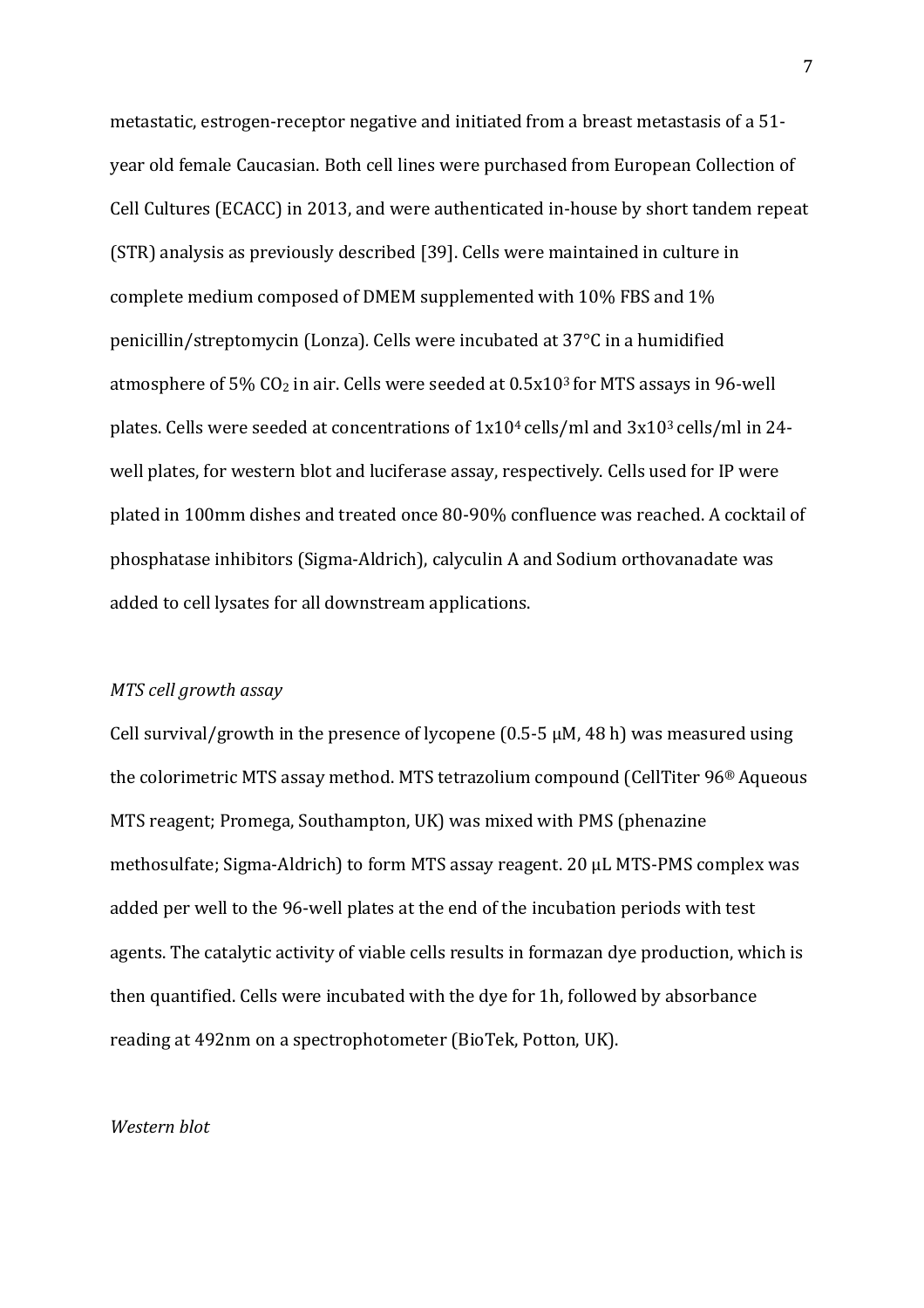Cells were seeded into tissue culture multiwell plates, and on the following day, the growth medium was replaced with serum-free medium containing various concentrations of either lycopene (1.25-5  $\mu$ M) or THF as vehicle control. The cells were incubated further for 20 h. Recombinant human  $TNF\alpha$  (R&D Systems, Abingdon, UK) was added to cells at 40ng/ml 30 mins prior to lysis for use as a positive control inducer of the NF- $κ$ B pathway. Cells were washed with ice-cold PBS and lysed in 75  $μ$ /well lysis buffer (150 mM NaCl, 1% Triton X-100, 0.5% Sodium Deoxycholate, 0.1% SDS, 50 nM Tris pH 8.0) containing protease and phosphatase inhibitor cocktail (Sigma-Aldrich), Calyculin A and Sodium orthovanadate. Cell lysates were removed from the well and clarified by centrifugation at maximum speed in a microfuge for 10 min at  $4^{\circ}$ C. The soluble cell extracts were loaded and separated by 10% SDS-polyacrylamide gel electrophoresis (SDS-PAGE), alongside a molecular weight marker sample spanning the 10-250kDa range (PageRuler Plus pre-stained protein ladder; Thermo Scientific, Loughborough, UK). Separated proteins on the gels were transferred to an activated PVDF membrane (Immun-Blot®; Bio Rad, Hercules, CA) using a fast semi-dry protein transfer method (Pierce G2 Fast Blotter and 1-Step Transfer Buffer; Thermo Scientific). Membranes were first incubated in blocking buffer (TBS-Tween 20 wash buffer containing 3% BSA) for 1 h at room temperature, with the exception of blots probed for phosphorylated I $\kappa$ B $\alpha$  (p-I $\kappa$ B $\alpha$ ), which were not blocked so as to avoid over-quenching of the signal. Membranes were incubated with primary antibody overnight at 4°C, following which they were washed 3 x 5 min in wash buffer, and then incubated with HRP-conjugated secondary antibody for 2h at room temperature. Primary antibodies that had been characterized and reported in previous studies were used at recommended dilutions as follows: rabbit anti-p-IκB-α (Ser 32/36) (Cat. No. sc-101713, Santa Cruz Biotechnology, Heidelberg, Germany) [\[40\]](#page-22-7), and anti-actin rabbit polyclonal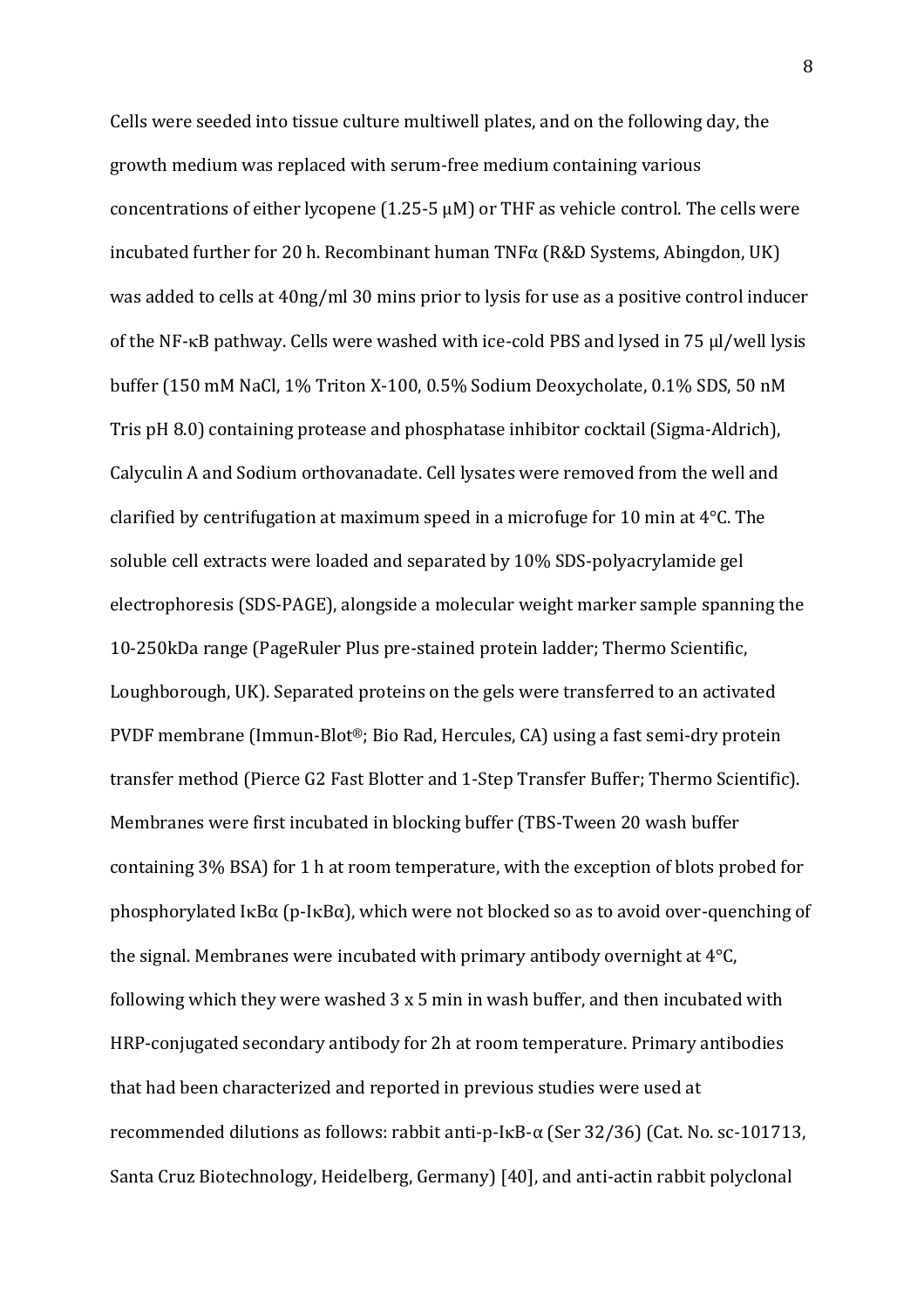(Cat. No. A2066-.2ML) (Sigma-Aldrich) [\[41\]](#page-22-8). Secondary antibody was horseradish peroxidase (HRP)-conjugated swine anti-rabbit Ig (Product No. p021702-2, Dako, Glostrup, Denmark) [\[42\]](#page-22-9). After washing, the membrane was developed by incubation with an enhanced chemiluminescence reagent followed by imaging of the blot under a CCD camera imaging system (G:BOX Chemi XL1.4, Syngene, Cambridge, UK)*.* 

#### *Cell fixing and Immunofluorescence-staining*

MDA-MB-231 and PC3 cells were seeded onto coverslips placed in 6 well culture plates. Cells at  $\sim$  60% confluence were serum-starved overnight, after which they were pretreated with lycopene (5  $\mu$ M) or THF vehicle for 2 h. Cells were then stimulated with TNF $\alpha$  (40ng/ml) over a time-course of 1-5 h. Cells were fixed with 4% paraformaldehyde diluted in PBS and then permeabilized with 0.2% Triton X-100 diluted in PBS; 2 x 5 min PBS washes were performed in between fixing and permeabilization. Cells were blocked for 1 h at room temperature with 10% horse serum diluted in PBS, followed by 1 x 5 min PBS wash. Cells on coverslips were incubated with rabbit polyclonal NF- $\kappa$ B p65 primary antibody (C-20; Santa Cruz) [\[43\]](#page-22-10) for 1 h at room temperature. The secondary antibody was Alexa Fluor 488-conjugated donkey anti-rabbit IgG (A-21206; Life Technologies) [\[44\]](#page-23-0), incubated for 1 h at room temperature in the dark. Three x 5 min washes were performed between antibody incubation stages. Cells were mounted onto microscope slides using Vectashield (Vector Laboratories, Burlingame, CA). Images were obtained using a fluorescence microscope (FSX100; Olympus, Southend-on-Sea, UK).

#### *NF-B-responsive gene activation reporter assay*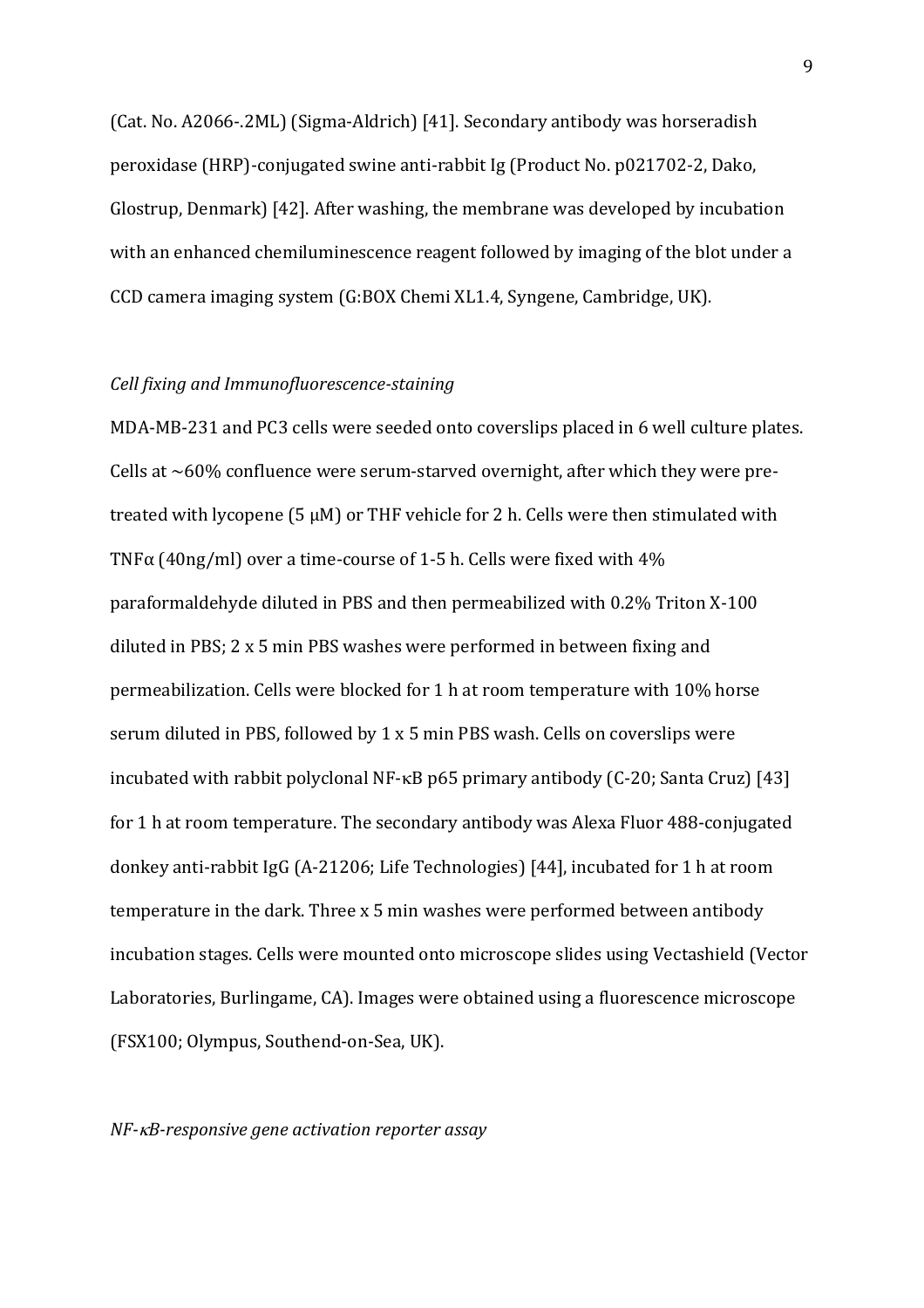The NF- $\kappa$ B activity level in cell lysates at the level of NF- $\kappa$ B–responsive gene expression was measured by luciferase-based reporter assay (Promega dual-luciferase® reporter assay system). The firefly luciferase reporter plasmid contains 5 copies of an  $NF\text{-}kB$ response element (PGL4.32[*luc2P*/NF-<sub>K</sub>B-RE/Hygro] vector; Promega). This plasmid drives transcription of the luciferase reporter gene *luc2P* (*Photinus pyralis*). Cell treatment incubation time for luciferase assay lysates was approximately 72 h and did not include a serum starvation period. Each concentration of lycopene  $(0.5-5 \mu M)$  had an equivalent dilution of THF as matched control. Cells were transfected 24 h after plating with firefly and transfection control *Renilla* luciferase reporter plasmids using jetPRIME<sup>®</sup> transfection reagents according to manufacturer's protocol (Polyplus, Nottingham, UK). Cells were incubated with transfection reagent mixed with firefly and transfection control *Renilla* luciferase reporter plasmids, and 72 h later were washed with PBS and lysed with luciferase assay lysis buffer (Promega). Luciferase levels were measured for 10 sec using a luminometer (1450 microbeta, PerkinElmer, Seer Green, UK). Background readings of untransfected control lysates were subtracted from luminescence values. Values were normalized against positive transfection control (*Renilla* luciferase).

#### *Immunoprecipitation*

Once cells reached 80-90% confluence in 100mm dishes, cells were treated accordingly, by incubation overnight with THF, lycopene and staurosporine (10nM) as an IKK inhibitor positive control. Cells were washed with ice-cold PBS and lysed with 1 ml Pierce IP lysis buffer (Thermo Scientific) per dish. Cell lysates were clarified by centrifugation and pre-cleared with 10ul protein A/G-agarose beads (Santa Cruz) 1 h at 4°C with constant rotation. Lysates were then incubated with 2ug anti-IKKβ rabbit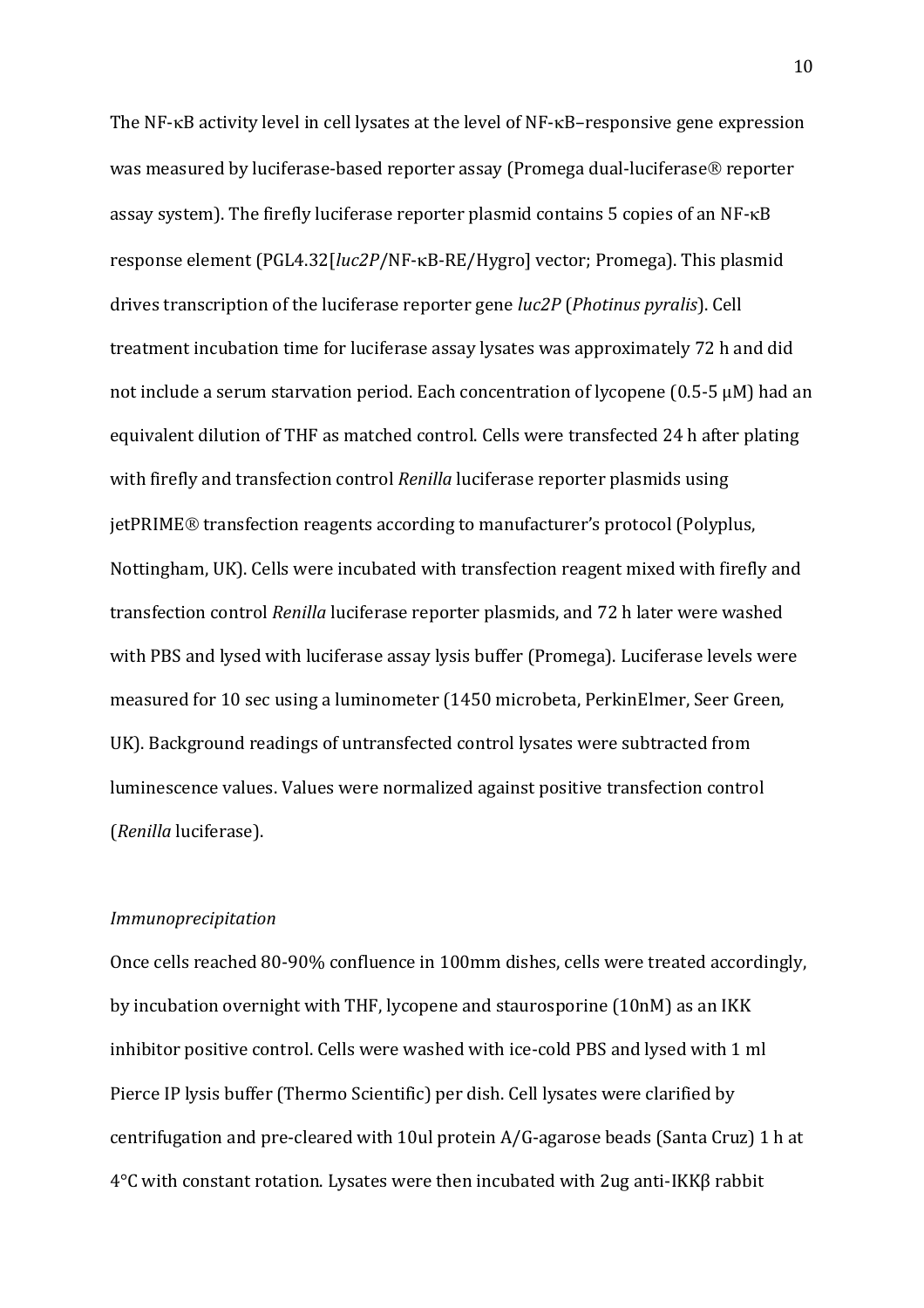polyclonal (Cat. No. SAB1300467-100UG) [\[45\]](#page-23-1) 1 h on ice. Anti-Trx rabbit polyclonal antibody (Santa Cruz) was used as a negative control pulldown antibody. After this, 10ul protein A/G-agarose beads was added to each sample and incubated further for 1 h at 4°C with constant rotation. Beads were pelleted by centrifugation at 8000 x *g* for 1 min and the supernatant removed. Beads were washed by suspension in ice-cold IP lysis buffer followed by centrifugation at 8000 x g for 1 min, repeated three times, discarding the supernatant each time.

#### *In vitro IB kinase (IKK) activity assay*

The IκB kinase β (IKKβ) Kinase Enzyme System and ADP-Glo<sup>™</sup> Kinase assay were performed according to the manufacturer's instructions for each assay (Promega) in 96 well plates. The beads pellet obtained from immunoprecipitation of IKKβ was washed a final time with IKK reaction buffer  $(8000 \times g$  for 1 min), discarding the supernatant. The ADP-Glo™ Kinase assay reaction buffer, containing ATP (25  $\mu$ M) and the IKK $\beta$  substrate peptide IKKtide (0.2 ug/ul) (Promega) were added directly to the pellet, and the kinase reaction incubated for 1 h at room temperature, to allow IKK to convert ATP to ADP. After this, the beads were centrifuged (8000 x g for 1 min) to separate them from the supernatant, to be used for western blot analysis (see above). Subsequent probing of the pulldowns with the anti-IKK $\beta$  antibody in western blot revealed that the IKK $\beta$  IPs from each sample were successful and even. The supernatant was added to a 96-well plate and ADP-Glo™ reagent (Promega) was added to the wells and incubated at room temperature for 40 min, to halt the kinase reaction and deplete any remaining ATP. Kinase detection reagent was then added to wells and left to incubate for a final 30 min at room temperature. This final step converts ADP to newly synthesized ATP via a luciferase reaction. The same assay was also performed in a cell-free system. 100ng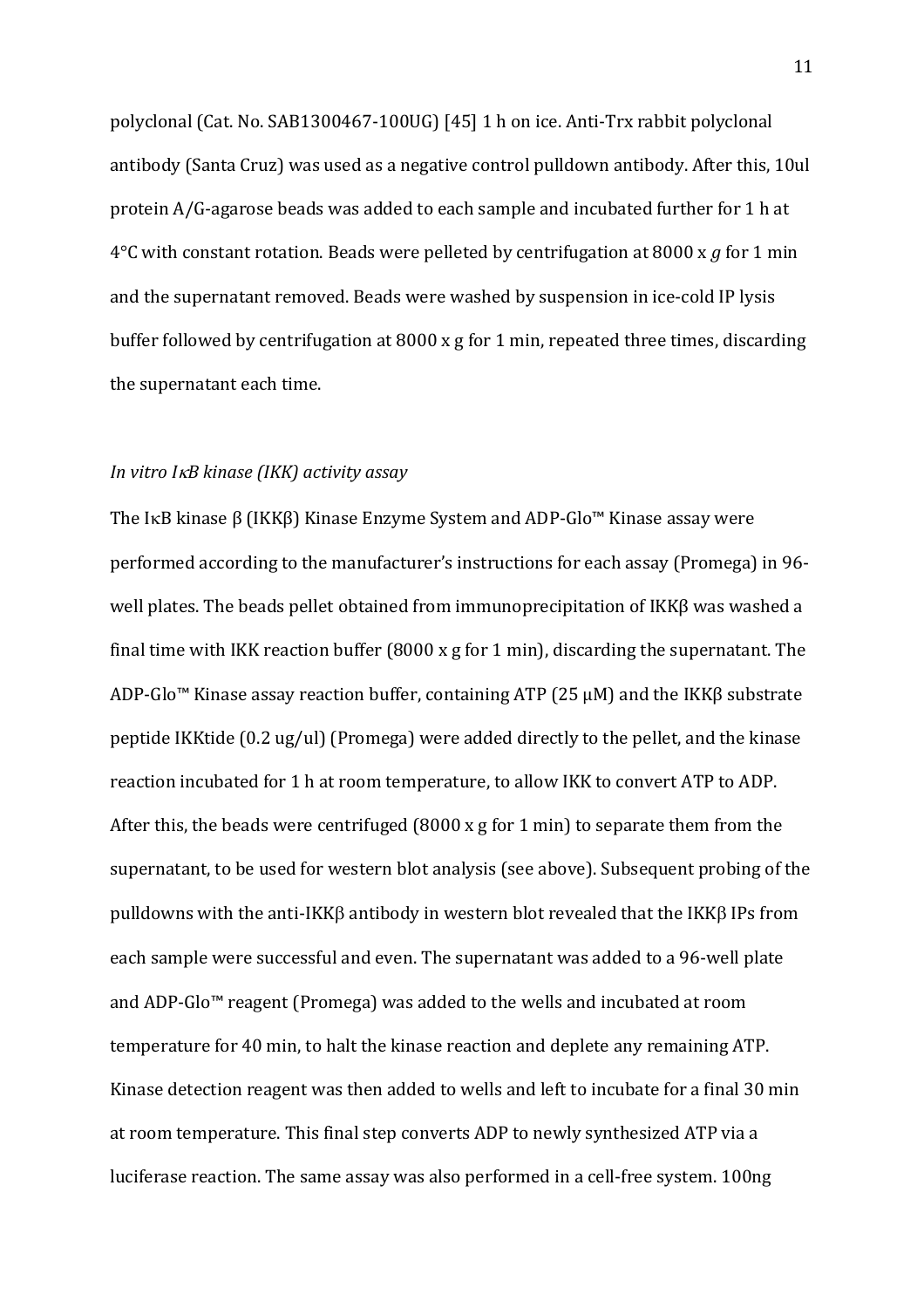recombinant IKKβ (Sigma-Aldrich) was pre-incubated with lycopene (5 μM) and assay reagents for 1 h. The reaction was then induced and incubated with IKKtide for a further hour. Luminescence was read using a microplate reader (BMG Labtech Fluorstar Optima, Offenburg, Germany).

#### *Statistical analysis*

*ImageJ* software (http://imagej.nih.gov/ij/) was used to perform densitometric analysis of relative nuclear:cytoplasmic ratio of immunostained cells and western blot protein bands, and density values of bands of interest were normalized against those of bands for actin. Paired T-test was used for pairwise analysis of THF- and lycopene-treated cells at varying concentrations; a *p* value ≤0.05 was considered statistically significant. One way ANOVA with Tukey *post hoc* test was used for dose-response values. Prism software (GraphPad, La Jolla, CA) was used for all statistical analyses.

## **Results**

#### *Lycopene inhibits proliferation in PC3 and MBA-MD-231 cells*

We began our investigation by studying the effect of lycopene on the proliferation of prostate cancer cells. We found that incubation of PC3 and MBA-MD-231 cells for 48 h with lycopene (0.5-5 μM) caused a concentration-dependent decrease in growth of both cells lines, relative to THF vehicle (ANOVA,  $p < 0.05$ , DU145 ( $p < 0.0001$ ) and PC3 ( $p <$ 0.001) *vs* control from 1.25 μM concentration upwards (Figure 1a). We found that the growth inhibitory effect of lycopene was significant only after incubation with cells for 48h. MBA-MD-231 cells that were treated with lycopene (5 μM) or THF for 24 h showed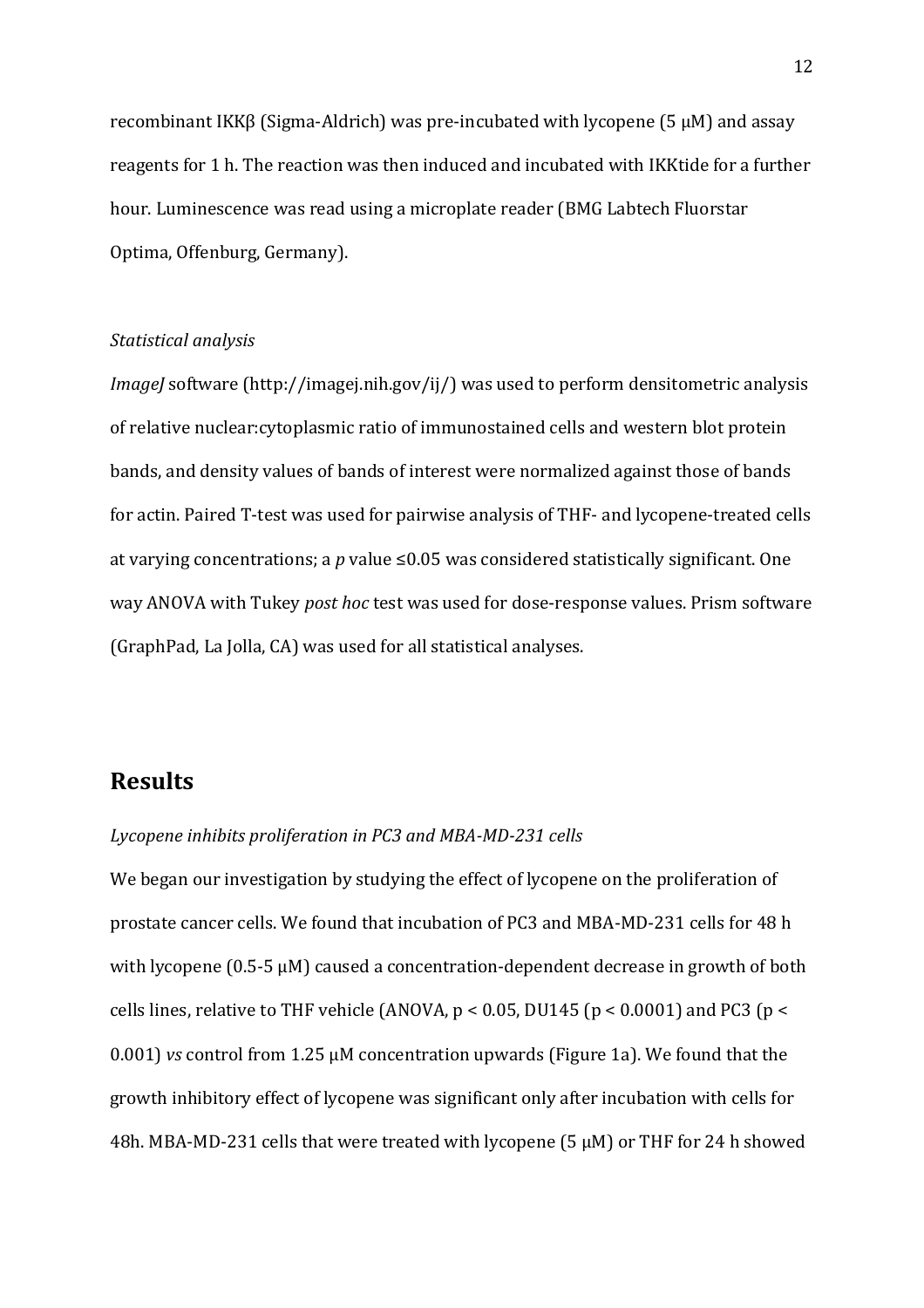no significant differences in growth, whereas 48 h incubation with lycopene resulted in an approximately 16% reduction versus THF (Paired T-test,  $p < 0.05$ ) (Figure 1b).

#### *Lycopene inhibits IB phosphorylation in PC3 and MBA-MD-231 cells*

To determine whether lycopene has an effect on  $NF$ - $\kappa$ B signaling pathway we initially investigated its effect on phosphorylation of inhibitor of kappa  $B\alpha$  (I $\kappa B\alpha$ ). PC3 and MBA-MD-231 cells were serum-starved and treated for 20 h with a range of concentrations of lycopene (1.25-5 μM), or THF solvent vehicle. We employed western blotting technique and found that in both cell lines a 30-40% reduction in p-I $\kappa$ B $\alpha$  protein levels was observed in lycopene-treated cells relative to THF. This effect was significant at all concentrations tested (1.25-5 μM) (Figure 2a). Furthermore, lycopene also significantly inhibited p-I $\kappa$ B $\alpha$  protein levels in both cancer cell lines pretreated for 30 min with TNF $\alpha$ in a concentration-dependent manner (Figure 2b; Suppl Fig. S1). Therefore, lycopene inhibited NF- $\kappa$ B signaling in prostate cancer cells at the level of  $I\kappa$ B $\alpha$  phosphorylation by IKK, under both basal and TNF-stimulated conditions (Paired T-test, \*p < 0.05 vs THF). We initially included a third cell line (human epithelial prostate cell line PNT2), however  $p$ -I $\kappa$ B $\alpha$  protein levels in this non-tumour cell line were too low to be detected (data not shown).

## *Lycopene inhibits TNFα induced NF-κB p65 nuclear translocation in MDA-MB-231 and PC3 cells*

We then tested if the inhibition of  $I \kappa B\alpha$  phosphorylation by lycopene was concomitant with a decrease in NF-κB nuclear translocation. To determine this, we performed immunofluorescence-staining for the NF-κB p65 subunit (Figure 3). MDA-MB-231 and PC3 cells were serum starved overnight and then treated with lycopene (5 μM) or THF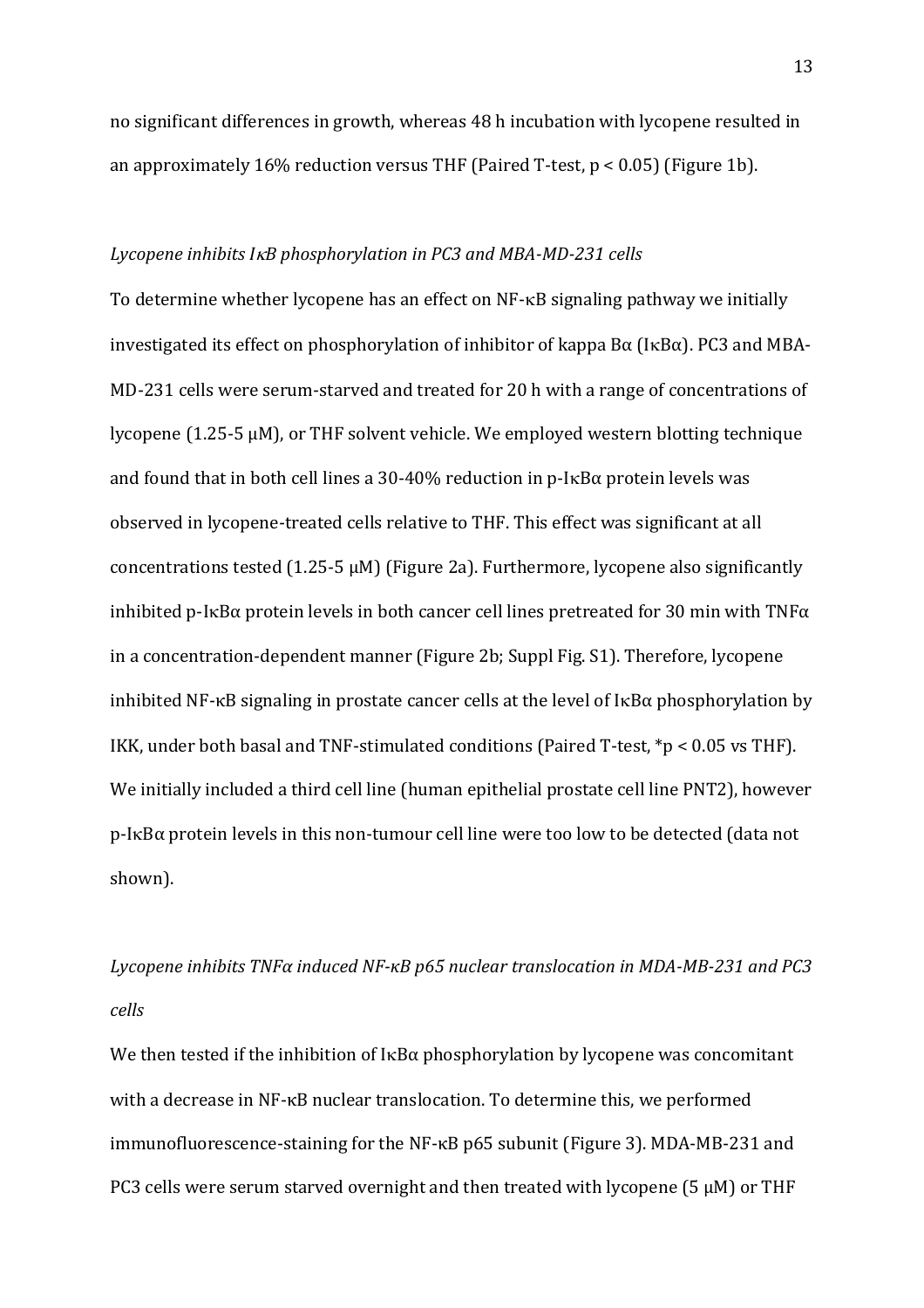vehicle the next day for 2 h. Following this, p65 nuclear translocation was induced in cells with TNF $\alpha$  (40ng/ml) over a time-course of 1-5 h. A peak effect by TNF $\alpha$  was found to occur at 2 h in both cell lines (MDA-MB-231, Figure 3a; PC3 Figure 3b) where the p65 nuclear:cytoplasmic ratio was  $\sim$ 2.5x greater than basal levels. Lycopene significantly suppressed p65 nuclear translocation from 2-5 h by at least  $\sim$  25%, which almost mirrored basal levels in the presence of THF vehicle and absence of TNFα stimulation. The most significant effect of lycopene in both cell lines also occurred at 2 h, where p65 nuclear translocation was inhibited by approximately  $~60\%$  compared to cells in vehicle only (paired T-test, \*p < 0.05 vs THF).

*Lycopene inhibits NF-κB transcriptional activity in MBA-MD-231 and PC3 cells* We investigated whether the inhibition of p65 nuclear translocation caused by lycopene occurred at a transcriptional level downstream of the NF-κB pathway. For this we utilized a NF-B-responsive gene activation reporter assay*.* PC3 and MBA-MD-231 cells were treated with a range of concentrations of lycopene (0.5-5 μM) or THF solvent vehicle alone for 72 h. Incubation of prostate cancer cells with lycopene caused a concentration-dependent decrease in NF-κB transcriptional activity, with reductions of 20-40% and 20-50% in MDA-MB-231 (p < 0.05) and PC3 cells (p < 0.001), respectively, in comparison to cells incubated with vehicle at the same dilutions (Figure 4). The inhibitory effects were significant starting from 1.25  $\mu$ M (ANOVA,  $p < 0.05$ ), with 0.5  $\mu$ M lycopene showing no significant effect.

*Lycopene reduces IKKβ kinase activity in a cell-free system and in intact MBA-MD-231 cells* Finally we examined whether lycopene's inhibitory effect on the NF-κB pathway also occurred at an upstream level by studying its effect on IKKβ kinase activity. We tested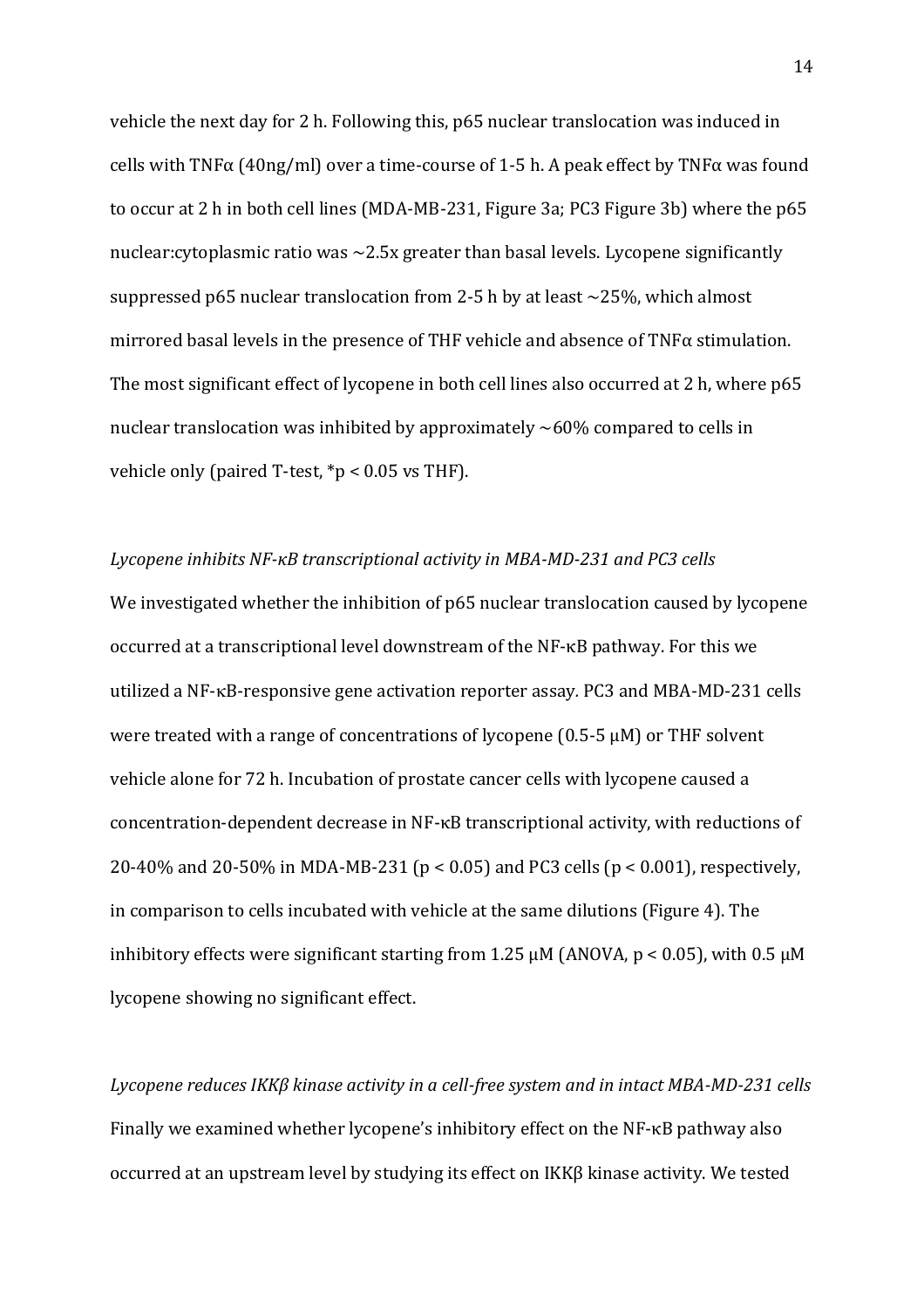this in a cell-free system as well as using MBA-MD-231 cells. Pure recombinant IKKβ was pre-incubated with 5 μM lycopene or THF solvent for 1 h, then a further incubation for 1 h in the presence of IKK tide substrate. Lycopene reduced IKK $\beta$  kinase activity by  $\sim$ 25% when compared to THF control (p < 0.01) (Figure 5a). Similarly, IKKβ from MBA-MD-231 cells treated overnight ( $\sim$ 15 h) with lycopene (5  $\mu$ M) showed a reduction in activity by ~25% (Figure 5b) compared to THF-treated cells. A vehicle effect was observed in both cell-free system and in MBA-MD-231 cells; THF reduced IKKβ kinase activity by  $\sim$ 20%. Staurosporine (10 nM) reduced IKK $\beta$  activity in cells by  $\sim$ 25% compared to baseline levels, and by  $\sim$  40% in the presence of THF. This indicates that although there was a vehicle effect, this did not mask the effect of either lycopene or staurosporine. Therefore, these data indicate that lycopene directly acts to inhibit IKKβ kinase activity.

## **Discussion**

In this study, we have investigated the effects of lycopene specifically on the  $NF$ - $\kappa B$ signaling pathway. Here, we demonstrate that lycopene acts via inhibiting  $NF$ - $\kappa B$ signaling, the influence of which have observed at multiple levels along the pathway. MTS proliferation assays showed that lycopene reduced proliferation in both PC3 and MBA-MD-231 prostate cancer cells, which was apparent only after 48 h incubation. The inhibition was concentration-dependent, including concentrations that are physiologically relevant  $(1.25-5 \mu M)$ . A conceivable mechanism for this growth inhibition is through the induction of cell cycle arrest and apoptosis [\[14,](#page-20-4) [30,](#page-21-9) [46-48\]](#page-23-2). Several studies have previously reported lycopene to inhibit growth of prostate cells, including DU145, LNCaP and human prostate epithelial cells [\[14,](#page-20-4) [48,](#page-23-3) [49\]](#page-23-4). Additionally,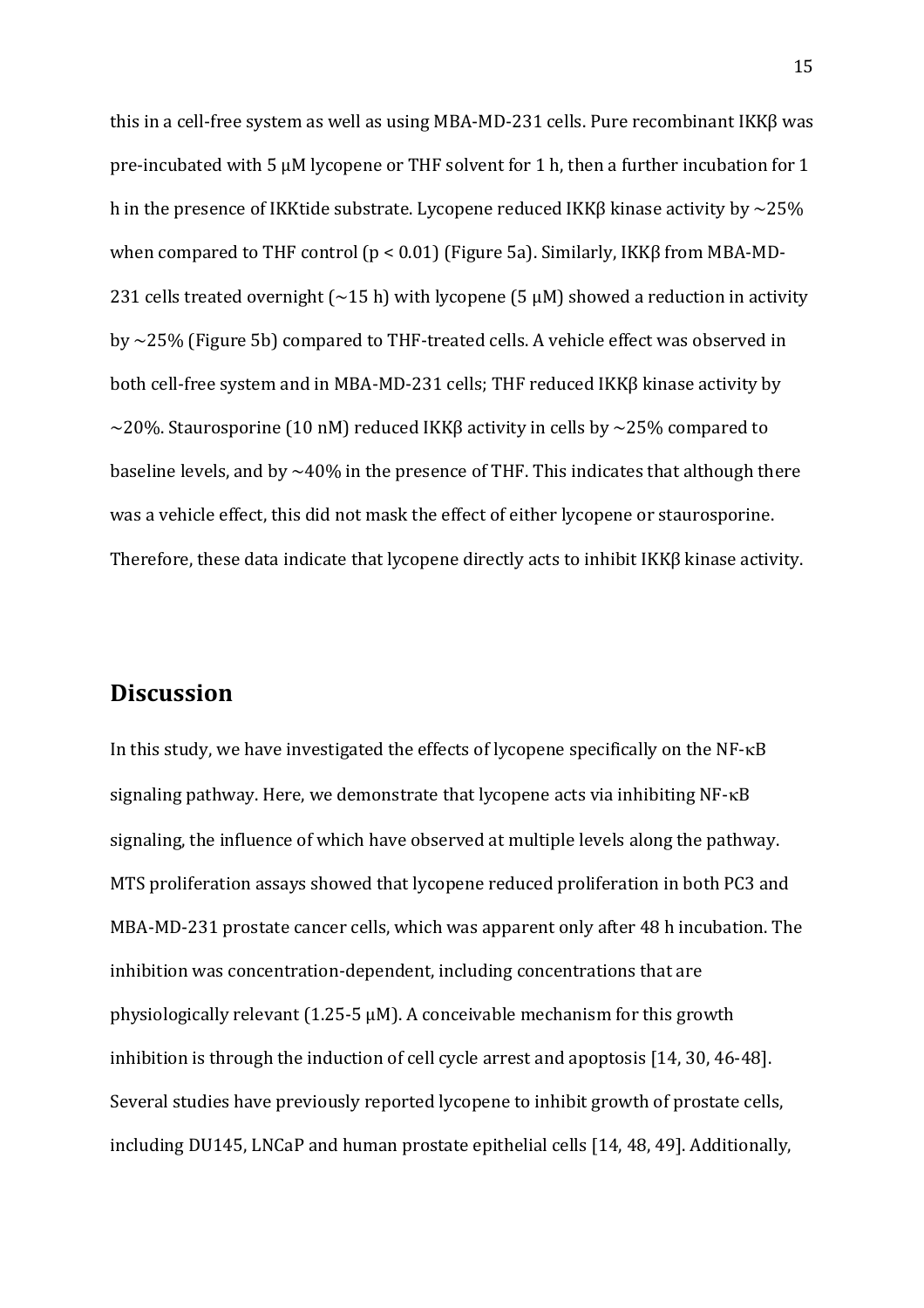studies using MCF-7 breast cancer cell line have also noted anti-proliferative activity from lycopene [\[11,](#page-20-11) [50\]](#page-23-5).

We found that 20 h incubation with lycopene reduced phosphorylation of I $\kappa$ B $\alpha$  by approximately one third in both PC3 and MBA-MD-231 cells. This effect occurred both in the absence and presence of TNFα, a strong inducer of the NF-κB pathway [\[22\]](#page-21-1). The phosphorylation of IκBα occurs early in the NF-κB pathway; by which it instigates activation of this signal pathway, releasing NF-κB from sequestration by IκBα, and permitting translocation of NF-κB to the nucleus, hence driving target gene expression [\[22\]](#page-21-1). This therefore demonstrates that lycopene interferes with an early event in the NF- B pathway, specifically the stage where IKK phosphorylates IκBα and thereby affects the cellular localization of NF- $\kappa$ B. The inhibition of  $\kappa$ B $\alpha$  phosphorylation occurred at all concentrations tested, including the lowest concentration (1.25 μM), which is an achievable physiological concentration of lycopene that has been measured in the blood [\[51,](#page-23-6) [52\]](#page-23-7). Furthermore, the maximum effect was observed at 2.5  $\mu$ M; a higher concentration of 5 μM did not increase the effect. This effect was concomitant with lycopenes influence on nuclear translocation of NF-κB p65 subunit. We found that lycopene (5 μM) was able to dramatically inhibit TNFα-induced p65 nuclear translocation by as much as  $\sim60\%$  in MDA-MB-231 and PC3 cells. A similar effect has also been reported in LPS-stimulated murine dendritic cells, where lycopene (10 μM) was shown to suppress nuclear translocation of p65 [\[53\]](#page-23-8).

We also probed the influence of lycopene on the downstream effects of the NF- $\kappa$ B pathway, where we employed a luciferase reporter assay to determine the transcriptional activity of cells bearing an NF-KB responsive promoter. In this experiment we uncovered that lycopene inhibited the NF- $\kappa$ B pathway ( $\sim$ 20-40%) in a concentration-dependent manner in both cell lines tested, which was consistent with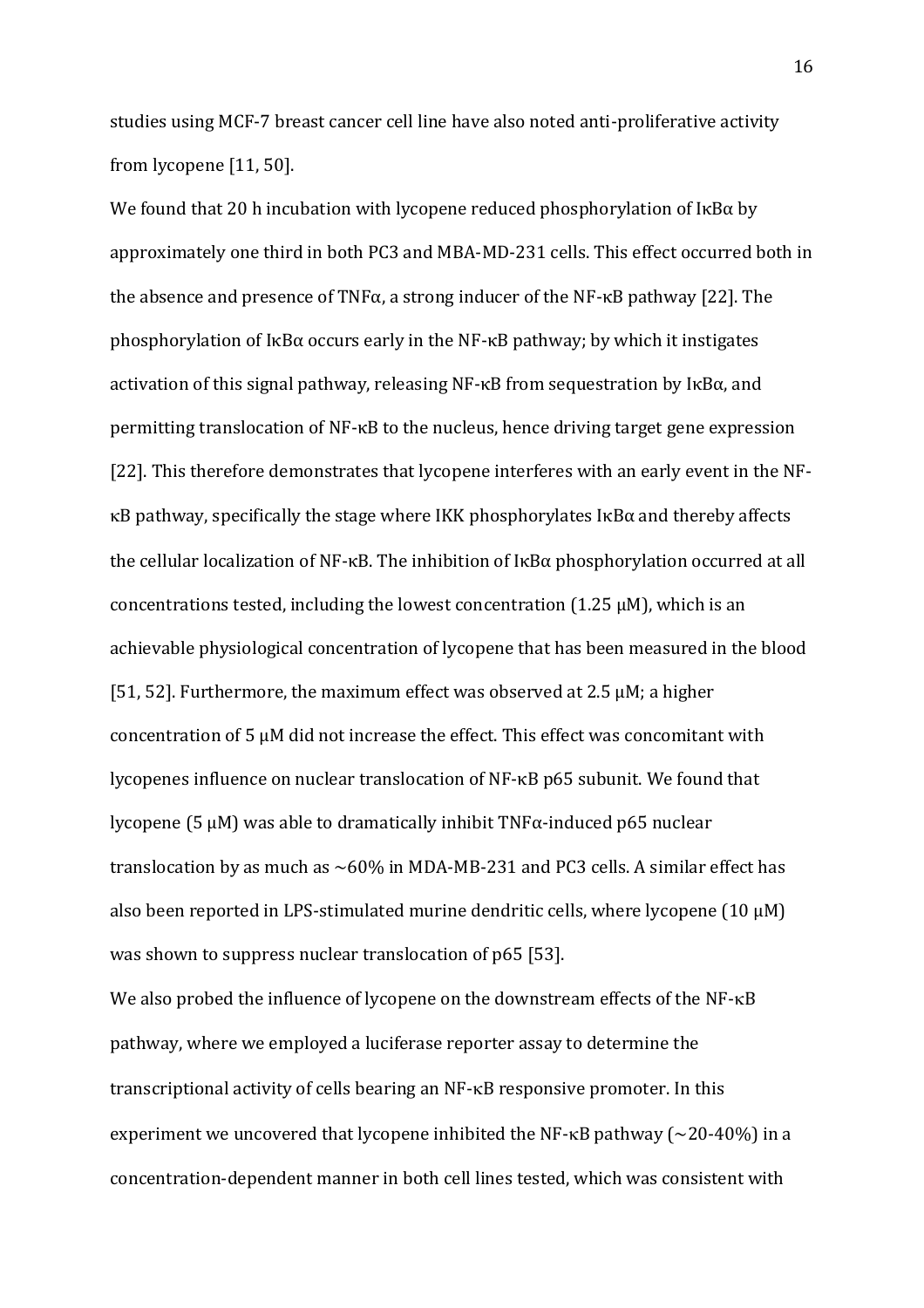our findings for upstream IκBα phosphorylation. This effect was most evident from concentrations 1.25 μM and upwards.

Finally we investigated the influence of lycopene on IKK, an upstream component of the activation of the NF- $\kappa$ B pathway. The IKK enzyme complex phosphorylates I $\kappa$ B $\alpha$  in response to inflammatory stimuli such as TNFα and lipopolysaccharide (LPS) [\[54\]](#page-23-9). There is evidence for a correlation between inflammation and prostate cancer [\[55,](#page-24-0) [56\]](#page-24-1) and that cytokine-induced activation of IKK (I $\kappa$ B kinase) is majorly involved in NF- $\kappa$ B pathway activation [\[57-63\]](#page-24-2). Furthermore, there are also high levels of of IKK-i/IKKε and kinase activity in multiple breast cancer cell lines compared to MCF-10F breast epithelial cells [\[64\]](#page-24-3), and increased IKKα and IKKβ activity in breast cancer cells and tumor specimens [\[65\]](#page-24-4). We employed an enzyme activity assay to observe the effects of lycopene on IKKβ activity. We found that lycopene (5 μM) significantly reduced IKKβ kinase activity by ~25% compared to vehicle in a cell-free system. This indicates a direct interaction between the IKKβ enzyme complex and lycopene. We then tested if a similar effect was achievable in whole prostate cancer cells. IKKβ obtained from MBA-MD-231 cells treated with lycopene (5  $\mu$ M) ~15 h showed reduced kinase activity by ~25% compared to cells treated with THF. Therefore, these data confirm that lycopene directly inhibits the activity of IKKβ and that this can also occur within prostate and breast cancer cells *in vivo*.

While we have observed inhibition by lycopene of the NF-KB pathway in prostate and breast cancer cells at different levels, our data indicate that lycopene acts at an early stage in the pathway. Lycopene inhibits phosphorylation of  $I\kappa B\alpha$  by reducing IKK activity in the cytoplasm. This then has the expected consequence of a reduced translocation of  $NF$ - $\kappa$ B into the nucleus, and hence reduced  $NF$ - $\kappa$ B–responsive gene regulation. Recently, one study has found that 1 h incubation with synthetic lycopene

17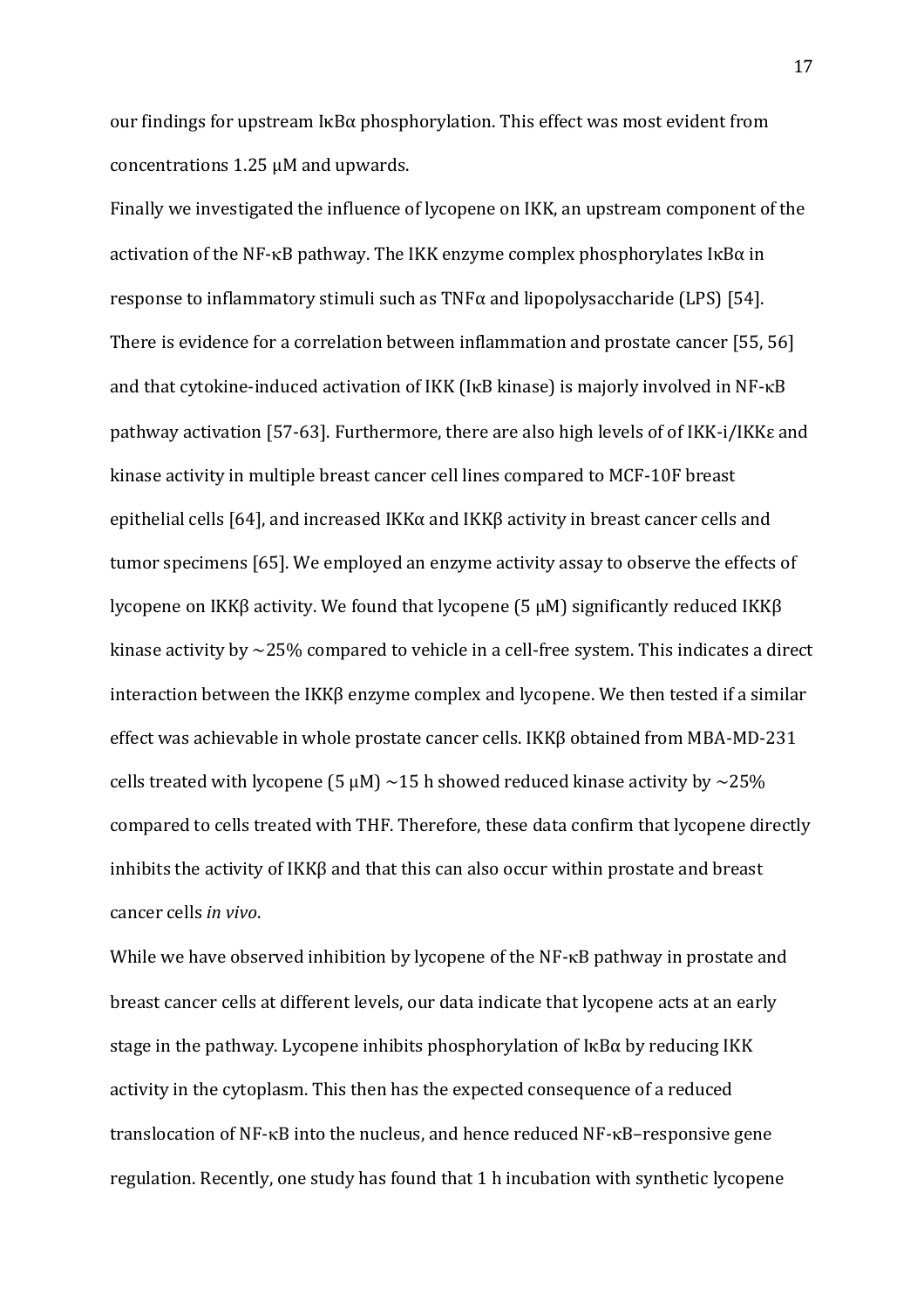derivatives reduces TNFα induced NF-κB activity in T47D mammary carcinogenic cells and osteoblasts (MC3T3 and HOS) [\[60\]](#page-24-5). A preparation of intact lycopene (2.7  $\mu$ M) with part-oxidised lycopene and derivatives resulted in 20-30% TNF $\alpha$  induced NF- $\kappa$ B activity inhibition. Furthermore 1 h incubation with lycopene derivatives  $(\sim 6\n-10 \mu M)$  resulted in attenuated p-IκB protein levels and IKKβ activity. However this study found that intact lycopene alone did not have any inhibitory effect.

Our results showing lycopene suppression of the  $NF$ - $\kappa$ B pathway are in keeping with the role of lycopene as a potent antioxidant alongside several other antioxidants that have also been shown to act as  $NF$ - $\kappa$ B inhibitors, such as melatonin [\[33\]](#page-22-0), grape seed extract [\[34\]](#page-22-1) and nobiletin [\[35\]](#page-22-2). However, rather than through free radical scavenging, most of these antioxidants could possibly be acting *in vivo* through the ubiquitin proteasome system. Specifically, a target of lycopene could be the Keap1-Cul3-Rbx ligase complex, which ubiquitinates IKK and prepares it for degradation by the proteasome [\[66\]](#page-24-6). Under oxidative stress, or possibly through Keap1 mutations in certain cancers, Keap1 is modified and releases IKK, thus allowing it to phosphorylate I $\kappa$ B and activate the NF- $\kappa$ B pathway. Therefore, in addition to targeting IKK activity, lycopene may be causing dysregulation of the Keap1-mediated IKK ubiquitination process, thereby preventing  $NF$ - $\kappa$ B activation and subsequent tumor progression.

It is also possible that antioxidants such as lycopene could be acting directly on the Keap1 complex. Keap1 is also a sensor of oxidative stress through its interaction with the major antioxidant gene regulator Nrf2 [\[66-68\]](#page-24-6). Under stress conditions, Nrf2, which is a transcription factor, is released from Keap1 and translocates to the nucleus, where it binds to the antioxidant response element (ARE) and stimulates expression of antioxidative gene products that protect the cell [\[66,](#page-24-6) [67\]](#page-24-7). Lycopene has previously been shown to activate Nrf2 [\[69\]](#page-25-0) and therefore could be doing this via the Keap1 complex. In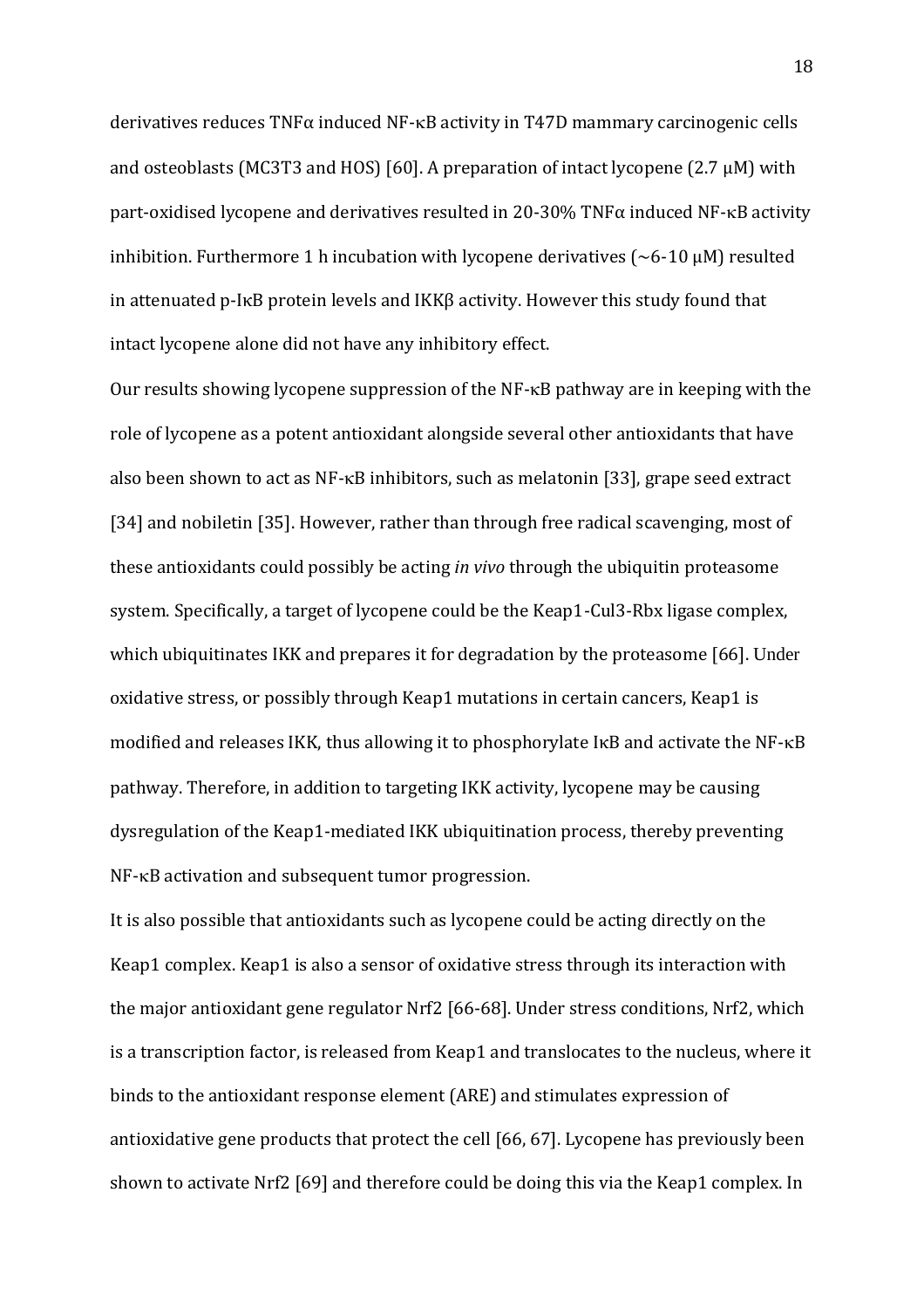addition, as the Keap1 complex appears to perform a pro-tumorigenic role through its concomitant activation of NF- $\kappa$ B signaling and repression of Nrf2-ARE signaling, Keap1 may represent an attractive therapeutic target in cancer [\[70\]](#page-25-1). Therefore, the targeting of Keap1 by lycopene confers an added advantage to lycopene beyond its recognised free radical scavenging functions.

The results from our study indicate lycopene has an inhibitory effect on  $NF$ - $\kappa$ B signaling at concentrations  $\geq 1.25$  μM. A lower concentration of 0.5 μM had no effect, which may explain why in previous studies lycopene failed to show significant protective effects in cancer patients at plasma lycopene concentrations of  $\sim 0.60$   $\mu$ M [\[61,](#page-24-8) [62\]](#page-24-9). Plasma levels of lycopene can be raised easily with the consumption of processed tomatoes to 1.2 µM [\[63,](#page-24-10) [71,](#page-25-2) [72\]](#page-25-3), and with one paper reporting an increase of up to 2.1  $\mu$ M [\[73\]](#page-25-4). One study looking at the effect of tomato paste on cultured PC3 cells and nude mice with PC3 xenografts fed on a Western-like diet with 10% tomato paste for 6.5 weeks reported an inhibition of NF-κB activity, lycopene accumulation in the xenografts, and modulation of cancer and immune related genes [\[74\]](#page-25-5). Therefore, lycopene intervention studies of cancer patients should aim for raising the plasma lycopene levels above  $1 \mu$ M and nutritionists should be looking into ways of increasing the bioavailability of lycopene from food/supplements so that plasma levels can be easily raised above 1.25µM. This study helps to expand our understanding of the chemo-preventative attributes of lycopene and provides further explanation of reduced risk of prostate cancer and decreased prostate and breast tumour aggression in those with higher dietary intake of tomato products. The putative properties of this compound provide grounds for future research into its clinical usefulness, as there are currently too few clinical investigations that have examined the effectiveness of lycopene in prostate cancer patients. Therefore this, and the fact that our study has shown effectiveness of lycopene at physiological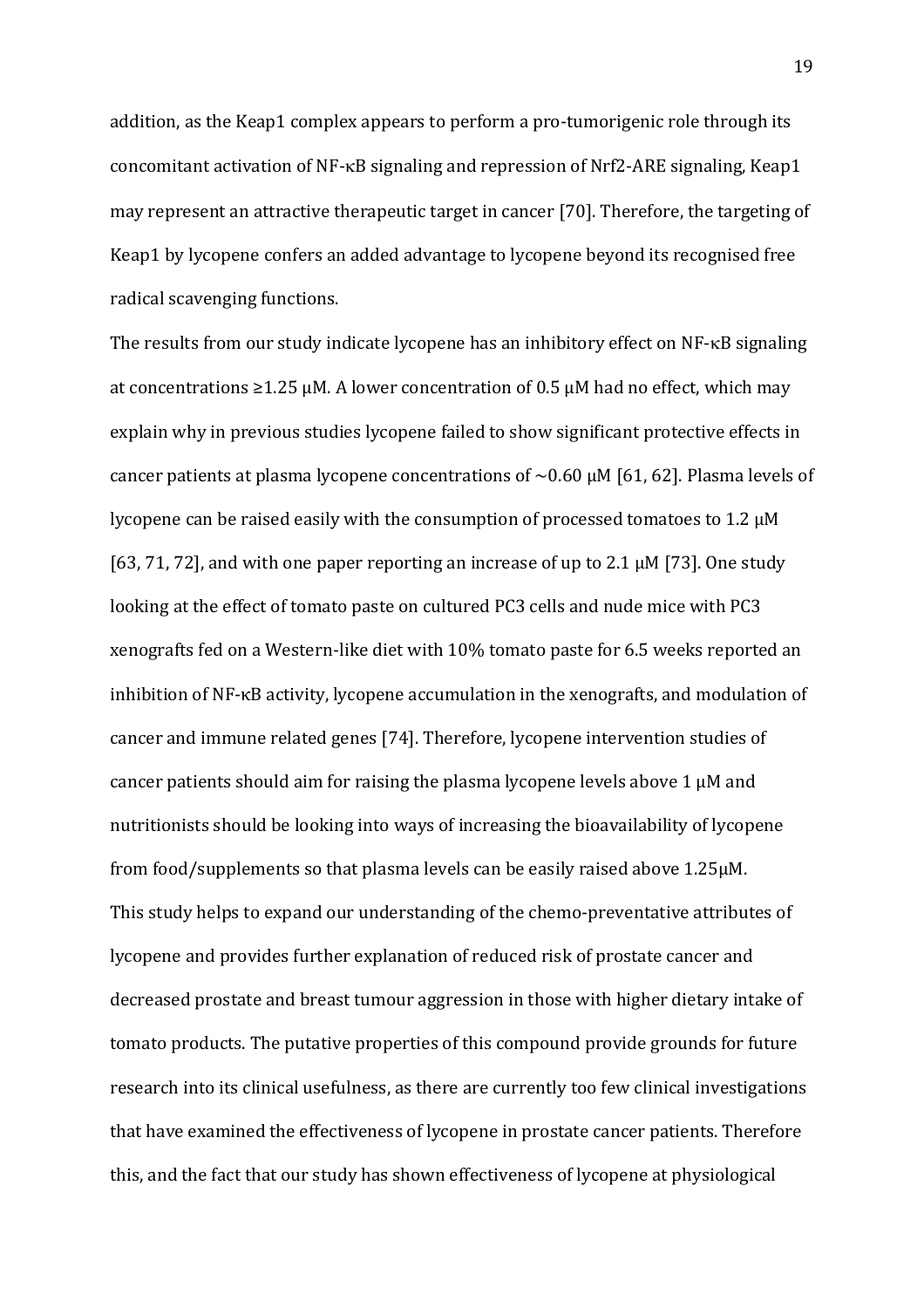concentrations, warrants the need for further investigation in regards to its clinical efficacy. Furthermore, this study is the first to use prostate and breast cancer cells, as well as using physiological concentrations.

In conclusion, we have shown in this study that lycopene inhibits the  $NF$ - $\kappa$ B signaling pathway at multiple levels in human prostate and breast cancer cells *in vitro*. Therefore, our data indicate the possibility that physiologically relevant levels of plasma lycopene, achievable through diet supplementation, could act through suppression of the NF-KB pathway in prostate and breast tumours in patients. Further, translational studies are required to determine this phenomenon in the clinical scenario.

## **References**

<span id="page-19-0"></span>1. Cancer incidence statistics. Cancer Research UK.

[http://www.cancerresearchuk.org/content/cancer-incidence-statistics.](http://www.cancerresearchuk.org/content/cancer-incidence-statistics)

<span id="page-19-1"></span>2. Chan JM, Gann PH, Giovannucci EL. Role of diet in prostate cancer development and progression. J Clin Oncol. 2005;23(32):8152-60.

<span id="page-19-2"></span>3. Giovannucci E, Ascherio A, Rimm EB et al. Intake of carotenoids and retinol in relation to risk of prostate cancer. J Natl Cancer Inst. 1995;87(23):1767-76.

<span id="page-19-3"></span>4. Barber NJ, Barber J. Lycopene and prostate cancer. Prostate Cancer Prostatic Dis. 2002;5(1):6-12.

<span id="page-19-4"></span>5. Gann PH, Ma J, Giovannucci E et al. Lower prostate cancer risk in men with elevated plasma lycopene levels: results of a prospective analysis. Cancer Res. 1999;59(6):1225- 30.

<span id="page-19-5"></span>6. Sesso HD, Buring JE, Zhang SM et al. Dietary and plasma lycopene and the risk of breast cancer. Cancer Epidemiol Biomarkers Prev. 2005;14(5):1074-81.

<span id="page-19-6"></span>7. Jarvinen R, Knekt P, Seppanen R et al. Diet and breast cancer risk in a cohort of Finnish women. Cancer Lett. 1997;114(1-2):251-3.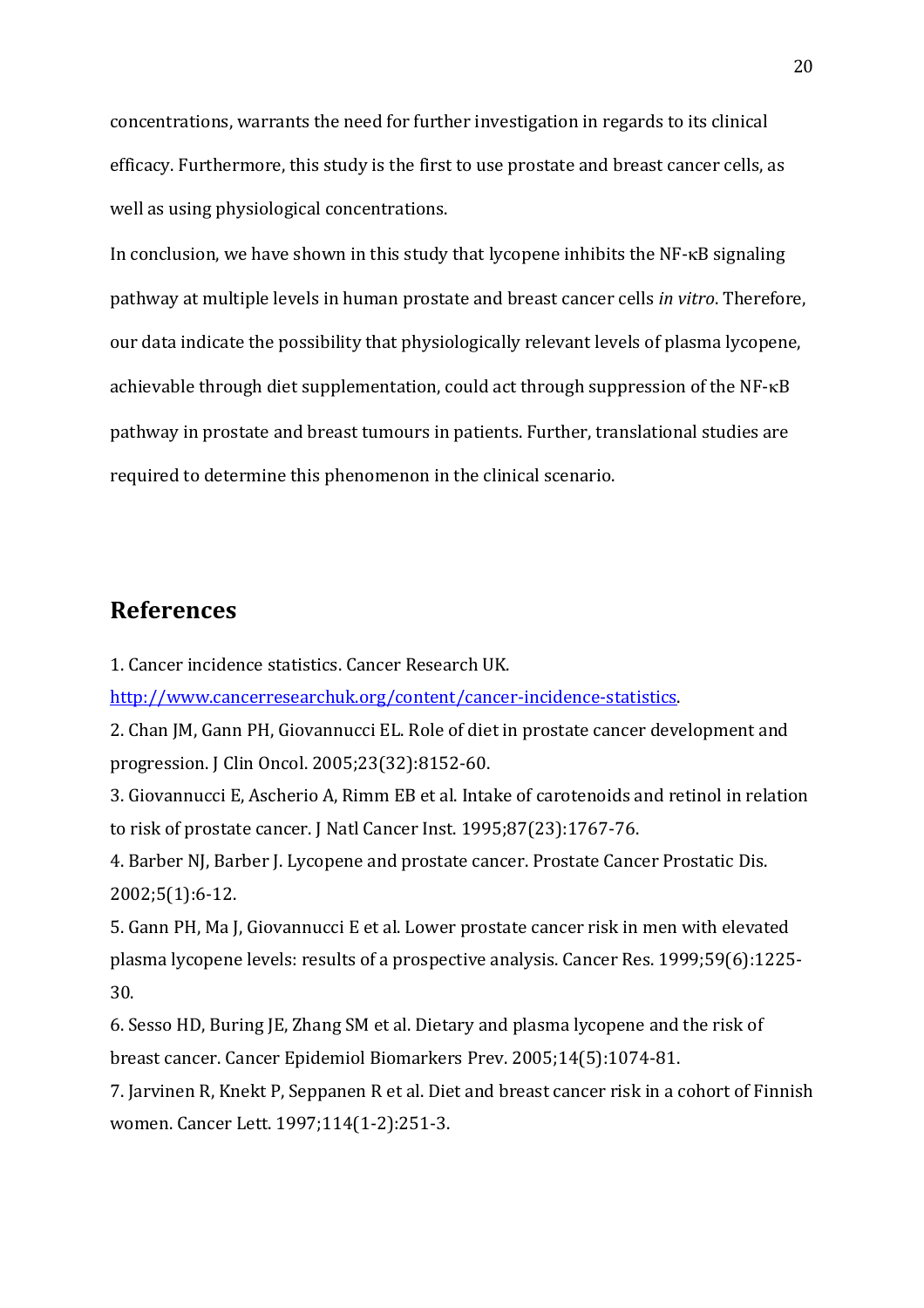<span id="page-20-1"></span>8. Levy J, Bosin E, Feldman B et al. Lycopene is a more potent inhibitor of human cancer cell proliferation than either alpha-carotene or beta-carotene. Nutr Cancer. 1995;24(3):257-66.

<span id="page-20-0"></span>9. Talvas J, Caris-Veyrat C, Guy L et al. Differential effects of lycopene consumed in tomato paste and lycopene in the form of a purified extract on target genes of cancer prostatic cells. Am J Clin Nutr. 2010;91(6):1716-24.

<span id="page-20-2"></span>10. Prakash P, Russell RM, Krinsky NI. In vitro inhibition of proliferation of estrogendependent and estrogen-independent human breast cancer cells treated with carotenoids or retinoids. J Nutr. 2001;131(5):1574-80.

<span id="page-20-11"></span>11. Fornelli F, Leone A, Verdesca I et al. The influence of lycopene on the proliferation of human breast cell line (MCF-7). Toxicol In Vitro. 2007;21(2):217-23.

12. Gloria NF, Soares N, Brand C et al. Lycopene and beta-carotene induce cell-cycle arrest and apoptosis in human breast cancer cell lines. Anticancer Res.

2014;34(3):1377-86.

<span id="page-20-3"></span>13. Palozza P, Catalano A, Simone R et al. Lycopene as a guardian of redox signalling. Acta Biochim Pol. 2012;59(1):21-5.

<span id="page-20-4"></span>14. Siler U, Barella L, Spitzer V et al. Lycopene and vitamin E interfere with autocrine/paracrine loops in the Dunning prostate cancer model. FASEB J. 2004;18(9):1019-21.

<span id="page-20-5"></span>15. Herzog A, Siler U, Spitzer V et al. Lycopene reduced gene expression of steroid targets and inflammatory markers in normal rat prostate. FASEB J. 2005;19(2):272-4.

<span id="page-20-6"></span>16. Kim L, Rao AV, Rao LG. Effect of lycopene on prostate LNCaP cancer cells in culture. J Med Food. 2002;5(4):181-7.

<span id="page-20-7"></span>17. Kotake-Nara E, Kushiro M, Zhang H et al. Carotenoids affect proliferation of human prostate cancer cells. J Nutr. 2001;131(12):3303-6.

<span id="page-20-8"></span>18. Hantz HL, Young LF, Martin KR. Physiologically attainable concentrations of lycopene induce mitochondrial apoptosis in LNCaP human prostate cancer cells. Exp Biol Med (Maywood). 2005;230(3):171-9.

<span id="page-20-9"></span>19. Hall AK. Liarozole amplifies retinoid-induced apoptosis in human prostate cancer cells. Anticancer Drugs. 1996;7(3):312-20.

<span id="page-20-10"></span>20. Elgass S, Cooper A, Chopra M. Lycopene inhibits angiogenesis in human umbilical vein endothelial cells and rat aortic rings. Br J Nutr. 2012;108(3):431-9.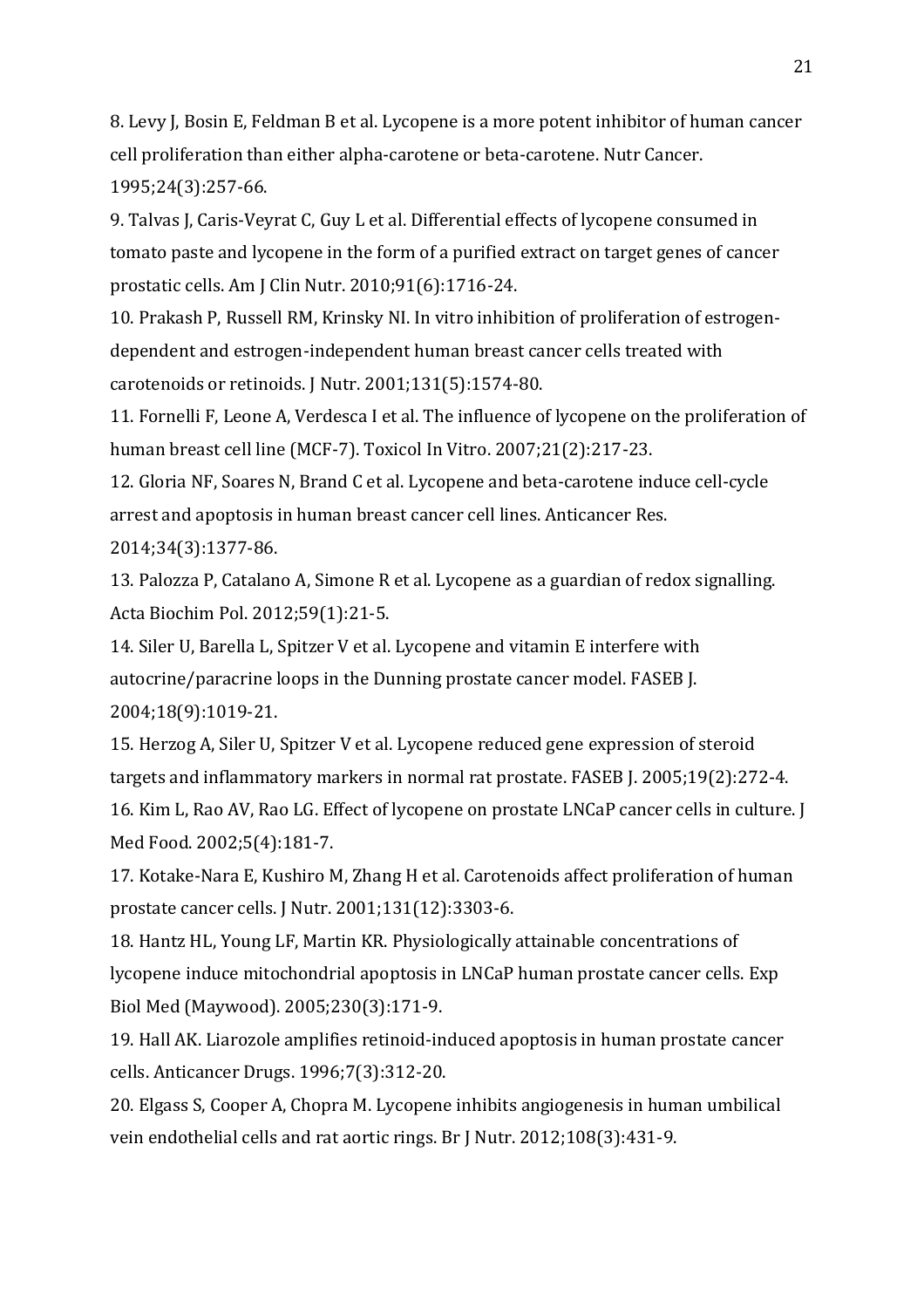<span id="page-21-0"></span>21. Elgass S, Cooper A, Chopra M. Lycopene treatment of prostate cancer cell lines inhibits adhesion and migration properties of the cells. Int J Med Sci. 2014;11(9):948-54. 22. Orlowski RZ, Baldwin AS, Jr. NF-kappaB as a therapeutic target in cancer. Trends Mol Med. 2002;8(8):385-9.

<span id="page-21-2"></span><span id="page-21-1"></span>23. Gasparian AV, Yao YJ, Kowalczyk D et al. The role of IKK in constitutive activation of NF-kappaB transcription factor in prostate carcinoma cells. J Cell Sci. 2002;115(Pt 1):141-51.

<span id="page-21-4"></span><span id="page-21-3"></span>24. Sweeney C, Li L, Shanmugam R et al. Nuclear factor-kappaB is constitutively activated in prostate cancer in vitro and is overexpressed in prostatic intraepithelial neoplasia and adenocarcinoma of the prostate. Clin Cancer Res. 2004;10(16):5501-7. 25. Lessard L, Begin LR, Gleave ME et al. Nuclear localisation of nuclear factor-kappaB transcription factors in prostate cancer: an immunohistochemical study. Br J Cancer. 2005;93(9):1019-23.

<span id="page-21-5"></span>26. Huang S, Pettaway CA, Uehara H et al. Blockade of NF-kappaB activity in human prostate cancer cells is associated with suppression of angiogenesis, invasion, and metastasis. Oncogene. 2001;20(31):4188-97.

<span id="page-21-6"></span>27. Nakshatri H, Bhat-Nakshatri P, Martin DA et al. Constitutive activation of NF-kappaB during progression of breast cancer to hormone-independent growth. Mol Cell Biol. 1997;17(7):3629-39.

<span id="page-21-7"></span>28. Yu Q, Geng Y, Sicinski P. Specific protection against breast cancers by cyclin D1 ablation. Nature. 2001;411(6841):1017-21.

<span id="page-21-8"></span>29. Takeshima M, Ono M, Higuchi T et al. Anti-proliferative and apoptosis-inducing activity of lycopene against three subtypes of human breast cancer cell lines. Cancer Sci. 2014;105(3):252-7.

<span id="page-21-9"></span>30. Cogswell PC, Guttridge DC, Funkhouser WK et al. Selective activation of NF-kappa B subunits in human breast cancer: potential roles for NF-kappa B2/p52 and for Bcl-3. Oncogene. 2000;19(9):1123-31.

<span id="page-21-10"></span>31. Jiao X, Wood LD, Lindman M et al. Somatic mutations in the Notch, NF-KB, PIK3CA, and Hedgehog pathways in human breast cancers. Genes Chromosomes Cancer. 2012;51(5):480-9.

<span id="page-21-11"></span>32. Rayet B, Gelinas C. Aberrant rel/nfkb genes and activity in human cancer. Oncogene. 1999;18(49):6938-47.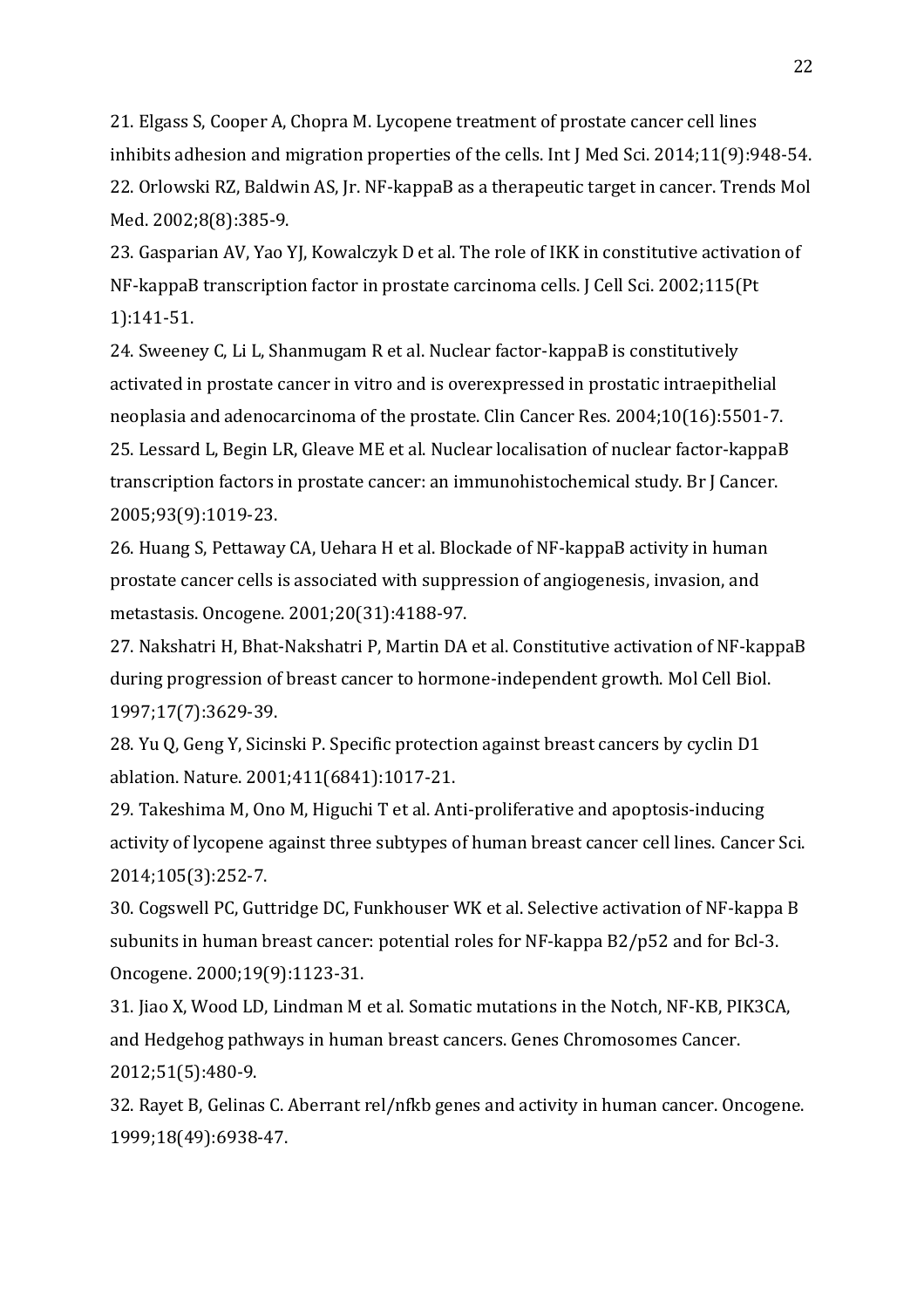<span id="page-22-0"></span>33. Chuffa LG, Fioruci-Fontanelli BA, Mendes LO et al. Melatonin attenuates the TLR4 mediated inflammatory response through MyD88- and TRIF-dependent signaling pathways in an in vivo model of ovarian cancer. BMC Cancer. 2015;15:34.

<span id="page-22-1"></span>34. Dinicola S, Pasqualato A, Cucina A et al. Grape seed extract suppresses MDA-MB231 breast cancer cell migration and invasion. Eur J Nutr. 2014;53(2):421-31.

<span id="page-22-2"></span>35. Chen J, Creed A, Chen AY et al. Nobiletin suppresses cell viability through AKT pathways in PC-3 and DU-145 prostate cancer cells. BMC Pharmacol Toxicol. 2014;15:59.

<span id="page-22-3"></span>36. Palozza P, Colangelo M, Simone R et al. Lycopene induces cell growth inhibition by altering mevalonate pathway and Ras signaling in cancer cell lines. Carcinogenesis. 2010;31(10):1813-21.

<span id="page-22-4"></span>37. Huang CS, Shih MK, Chuang CH et al. Lycopene inhibits cell migration and invasion and upregulates Nm23-H1 in a highly invasive hepatocarcinoma, SK-Hep-1 cells. J Nutr. 2005;135(9):2119-23.

<span id="page-22-5"></span>38. Lin CY, Huang CS, Hu ML. The use of fetal bovine serum as delivery vehicle to improve the uptake and stability of lycopene in cell culture studies. Br J Nutr. 2007;98(1):226-32.

<span id="page-22-6"></span>39. An Q, Fillmore HL, Vouri M et al. Brain tumor cell line authentication, an efficient alternative to capillary electrophoresis by using a microfluidics-based system. Neuro Oncol. 2014;16(2):265-73.

<span id="page-22-7"></span>40. Wang L, Ning S. Interferon regulatory factor 4 is activated through c-Src-mediated tyrosine phosphorylation in virus-transformed cells. J Virol. 2013;87(17):9672-9.

<span id="page-22-8"></span>41. Shachaf CM, Perez OD, Youssef S et al. Inhibition of HMGcoA reductase by atorvastatin prevents and reverses MYC-induced lymphomagenesis. Blood. 2007;110(7):2674-84.

<span id="page-22-9"></span>42. Thiery G, Shchepinov MS, Southern EM et al. Multiplex target protein imaging in tissue sections by mass spectrometry--TAMSIM. Rapid Commun Mass Spectrom. 2007;21(6):823-9.

<span id="page-22-10"></span>43. Camperio C, Muscolini M, Volpe E et al. CD28 ligation in the absence of TCR stimulation up-regulates IL-17A and pro-inflammatory cytokines in relapsing-remitting multiple sclerosis T lymphocytes. Immunol Lett. 2014;158(1-2):134-42.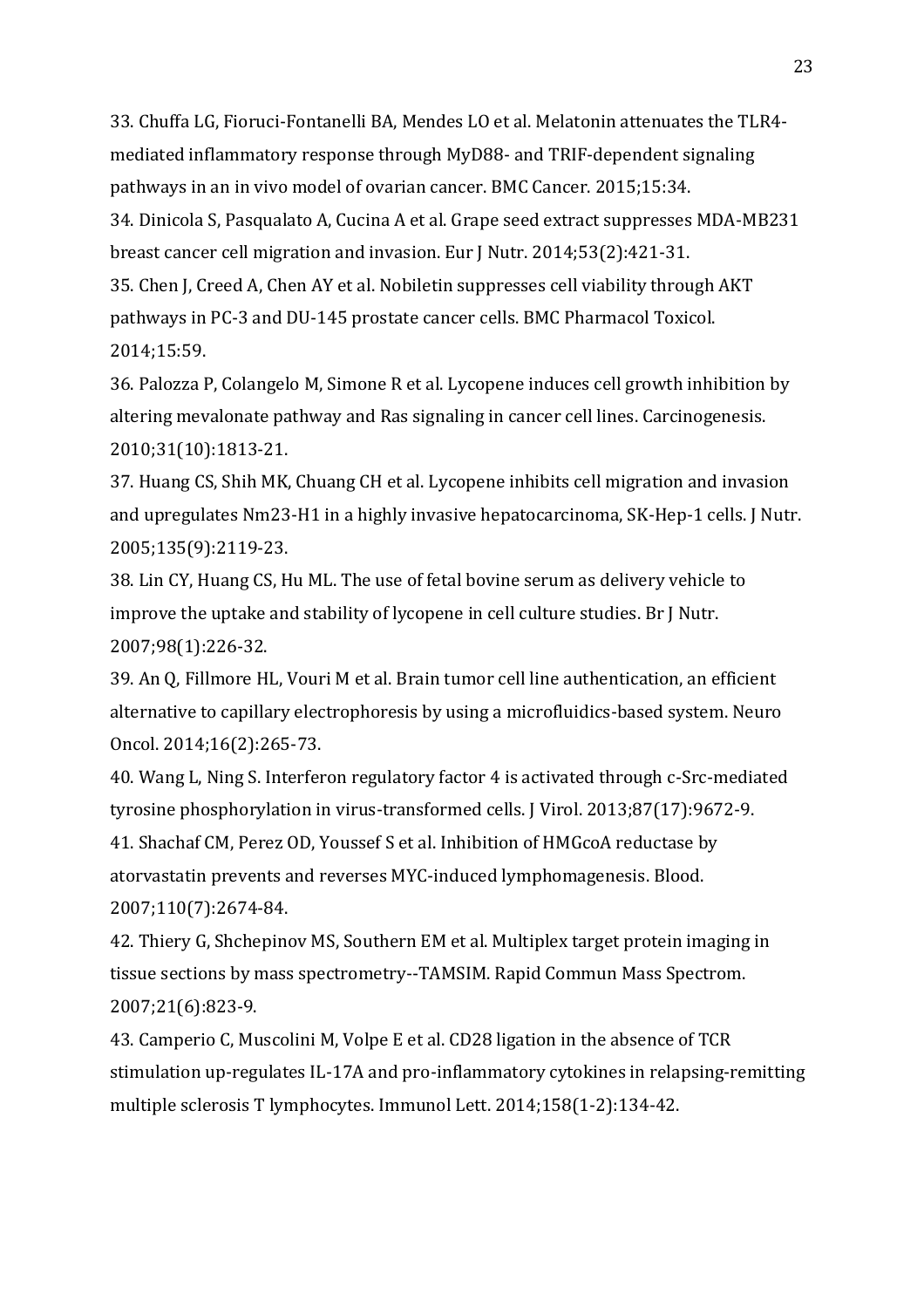<span id="page-23-0"></span>44. Hampson A, O'Connor A, Smolenski A. Synaptotagmin-like protein 4 and Rab8 interact and increase dense granule release in platelets. J Thromb Haemost. 2013;11(1):161-8.

<span id="page-23-1"></span>45. DiDonato JA, Hayakawa M, Rothwarf DM et al. A cytokine-responsive IkappaB kinase that activates the transcription factor NF-kappaB. Nature. 1997;388(6642):548-54. 46. Amir H, Karas M, Giat J et al. Lycopene and 1,25-dihydroxyvitamin D3 cooperate in the inhibition of cell cycle progression and induction of differentiation in HL-60

<span id="page-23-2"></span>leukemic cells. Nutr Cancer. 1999;33(1):105-12.

47. Kucuk O, Sarkar FH, Sakr W et al. Phase II randomized clinical trial of lycopene supplementation before radical prostatectomy. Cancer Epidemiol Biomarkers Prev. 2001;10(8):861-8.

<span id="page-23-3"></span>48. Hwang ES, Bowen PE. Cell cycle arrest and induction of apoptosis by lycopene in LNCaP human prostate cancer cells. J Med Food. 2004;7(3):284-9.

<span id="page-23-4"></span>49. Tang L, Jin T, Zeng X et al. Lycopene inhibits the growth of human androgenindependent prostate cancer cells in vitro and in BALB/c nude mice. J Nutr. 2005;135(2):287-90.

<span id="page-23-5"></span>50. Karas M, Amir H, Fishman D et al. Lycopene interferes with cell cycle progression and insulin-like growth factor I signaling in mammary cancer cells. Nutr Cancer. 2000;36(1):101-11.

<span id="page-23-6"></span>51. Ansari MS, Gupta NP. A comparison of lycopene and orchidectomy vs orchidectomy alone in the management of advanced prostate cancer. BJU Int. 2003;92(4):375-8; discussion 8.

<span id="page-23-8"></span><span id="page-23-7"></span>52. van Breemen RB, Xu X, Viana MA et al. Liquid chromatography-mass spectrometry of cis- and all-trans-lycopene in human serum and prostate tissue after dietary supplementation with tomato sauce. J Agric Food Chem. 2002;50(8):2214-9. 53. Kim GY, Kim JH, Ahn SC et al. Lycopene suppresses the lipopolysaccharide-induced phenotypic and functional maturation of murine dendritic cells through inhibition of mitogen-activated protein kinases and nuclear factor-kappaB. Immunology. 2004;113(2):203-11.

<span id="page-23-9"></span>54. Viatour P, Merville MP, Bours V et al. Phosphorylation of NF-kappaB and IkappaB proteins: implications in cancer and inflammation. Trends Biochem Sci. 2005;30(1):43- 52.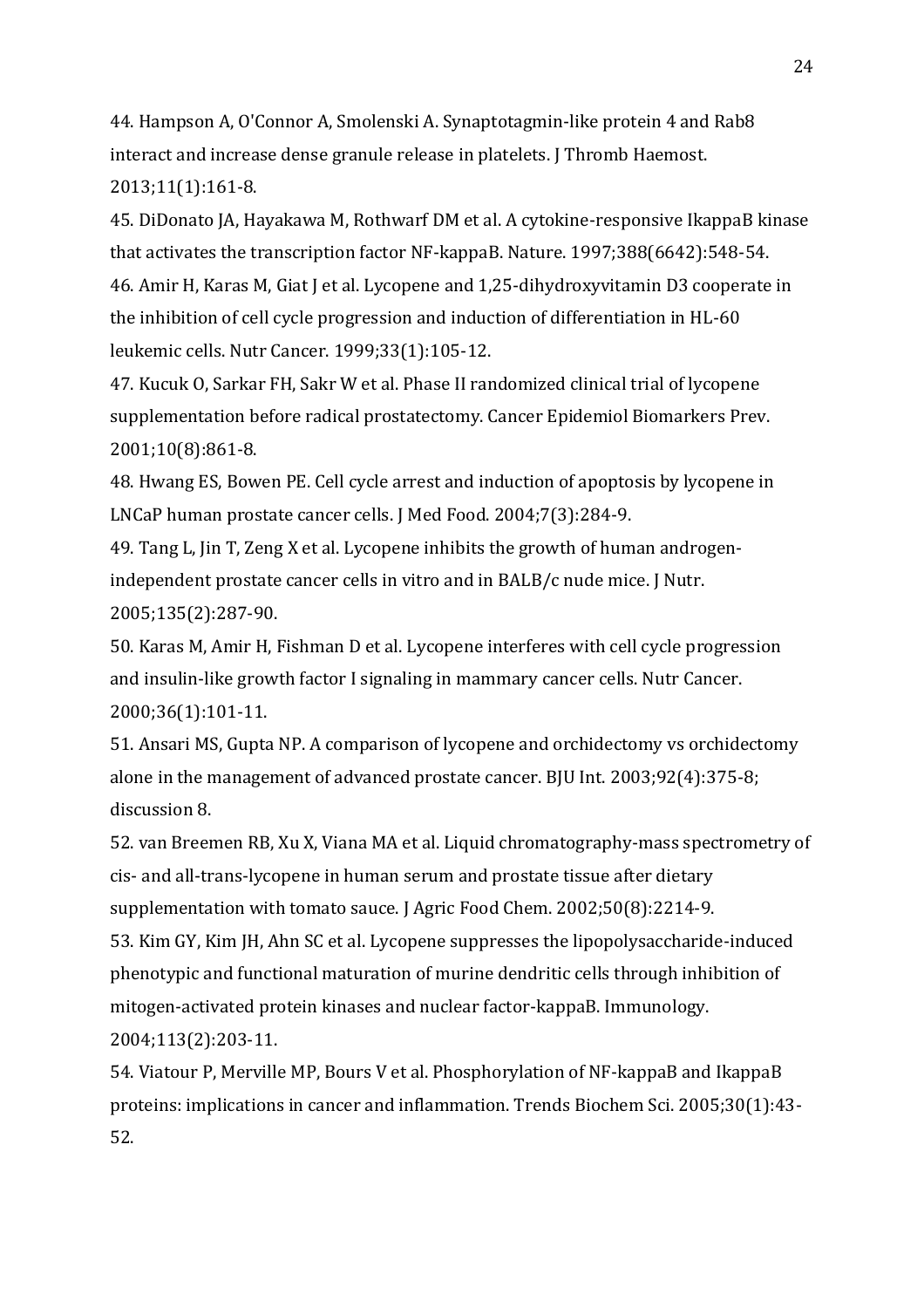<span id="page-24-0"></span>55. Sfanos KS, De Marzo AM. Prostate cancer and inflammation: the evidence. Histopathology. 2012;60(1):199-215.

<span id="page-24-1"></span>56. De Marzo AM, Platz EA, Sutcliffe S et al. Inflammation in prostate carcinogenesis. Nat Rev Cancer. 2007;7(4):256-69.

<span id="page-24-2"></span>57. Lawrence T. The nuclear factor NF-kappaB pathway in inflammation. Cold Spring Harb Perspect Biol. 2009;1(6):a001651.

58. Mercurio F, Zhu H, Murray BW et al. IKK-1 and IKK-2: cytokine-activated IkappaB kinases essential for NF-kappaB activation. Science. 1997;278(5339):860-6.

59. Ghosh S, Karin M. Missing pieces in the NF-kappaB puzzle. Cell. 2002;109 Suppl:S81- 96.

<span id="page-24-5"></span>60. Linnewiel-Hermoni K, Motro Y, Miller Y et al. Carotenoid derivatives inhibit nuclear factor kappa B activity in bone and cancer cells by targeting key thiol groups. Free Radic Biol Med. 2014;75:105-20.

<span id="page-24-8"></span>61. Puri T, Goyal S, Julka PK et al. Lycopene in treatment of high-grade gliomas: a pilot study. Neurol India. 2010;58(1):20-3.

<span id="page-24-9"></span>62. Kumar NB, Besterman-Dahan K, Kang L et al. Results of a Randomized Clinical Trial of the Action of Several Doses of Lycopene in Localized Prostate Cancer: Administration Prior to Radical Prostatectomy. Clin Med Urol. 2008;1:1-14.

<span id="page-24-10"></span>63. Olmedilla B, Granado F, Southon S et al. A European multicentre, placebo-controlled supplementation study with alpha-tocopherol, carotene-rich palm oil, lutein or

lycopene: analysis of serum responses. Clin Sci (Lond). 2002;102(4):447-56.

<span id="page-24-3"></span>64. Eddy SF, Guo S, Demicco EG et al. Inducible IkappaB kinase/IkappaB kinase epsilon expression is induced by CK2 and promotes aberrant nuclear factor-kappaB activation in breast cancer cells. Cancer Res. 2005;65(24):11375-83.

<span id="page-24-4"></span>65. Romieu-Mourez R, Landesman-Bollag E, Seldin DC et al. Roles of IKK kinases and protein kinase CK2 in activation of nuclear factor-kappaB in breast cancer. Cancer Res. 2001;61(9):3810-8.

<span id="page-24-6"></span>66. Tian H, Zhang B, Di J et al. Keap1: one stone kills three birds Nrf2, IKKbeta and Bcl-2/Bcl-xL. Cancer Lett. 2012;325(1):26-34.

<span id="page-24-7"></span>67. Lian F, Wang XD. Enzymatic metabolites of lycopene induce Nrf2-mediated expression of phase II detoxifying/antioxidant enzymes in human bronchial epithelial cells. Int J Cancer. 2008;123(6):1262-8.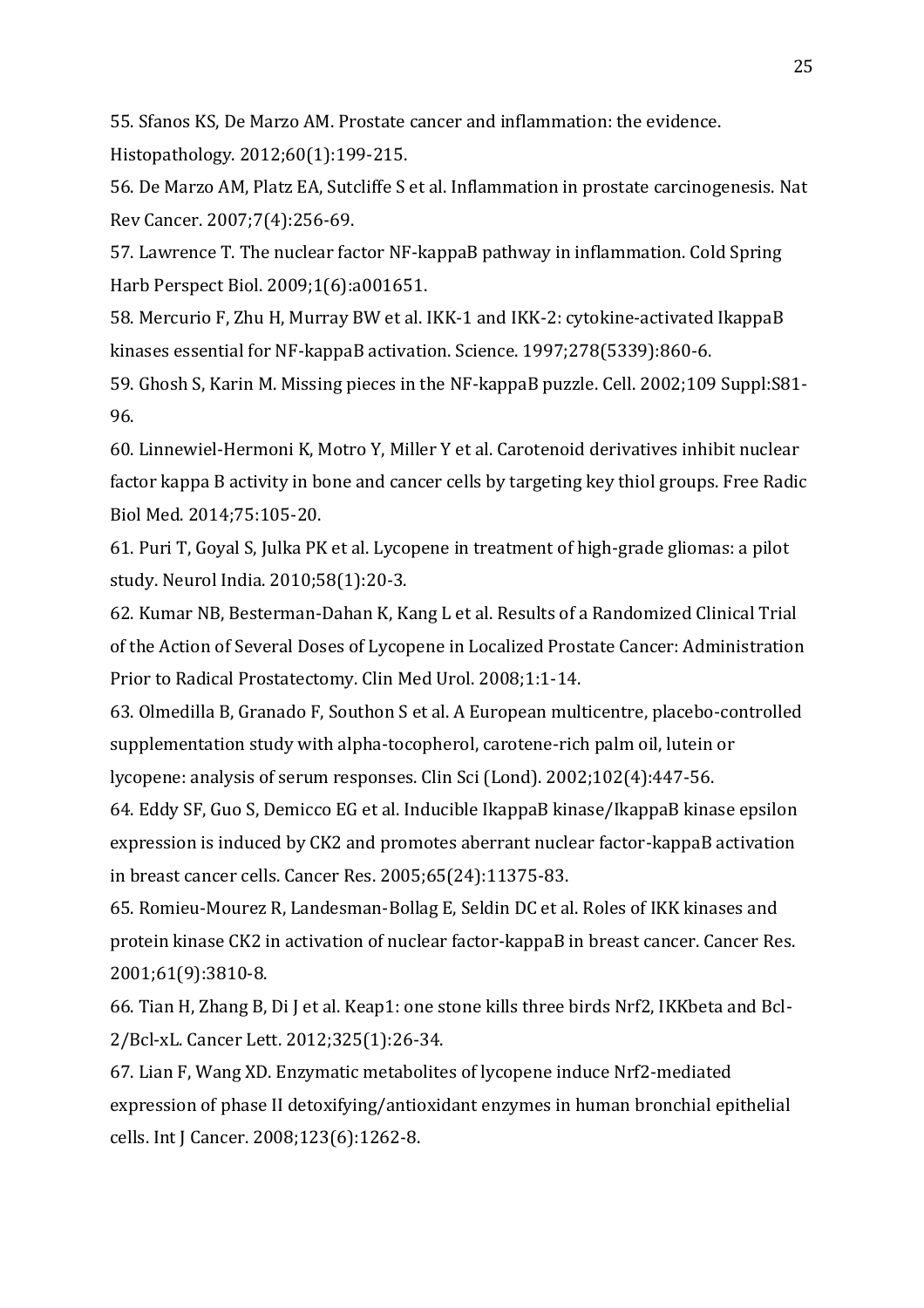68. Mann GE, Niehueser-Saran J, Watson A et al. Nrf2/ARE regulated antioxidant gene expression in endothelial and smooth muscle cells in oxidative stress: implications for atherosclerosis and preeclampsia. Sheng Li Xue Bao. 2007;59(2):117-27.

<span id="page-25-0"></span>69. Forman HJ, Davies KJ, Ursini F. How do nutritional antioxidants really work: nucleophilic tone and para-hormesis versus free radical scavenging in vivo. Free Radic Biol Med. 2014;66:24-35.

<span id="page-25-1"></span>70. Wu ZH, Shi Y. When ubiquitin meets NF-kappaB: a trove for anti-cancer drug development. Curr Pharm Des. 2013;19(18):3263-75.

<span id="page-25-2"></span>71. Bowen P, Chen L, Stacewicz-Sapuntzakis M et al. Tomato sauce supplementation and prostate cancer: lycopene accumulation and modulation of biomarkers of carcinogenesis. Exp Biol Med (Maywood). 2002;227(10):886-93.

<span id="page-25-3"></span>72. Lee A, Thurnham DI, Chopra M. Consumption of tomato products with olive oil but not sunflower oil increases the antioxidant activity of plasma. Free Radic Biol Med. 2000;29(10):1051-5.

<span id="page-25-4"></span>73. Allen CM, Schwartz SJ, Craft NE et al. Changes in plasma and oral mucosal lycopene isomer concentrations in healthy adults consuming standard servings of processed tomato products. Nutr Cancer. 2003;47(1):48-56.

<span id="page-25-5"></span>74. Kolberg M, Pedersen S, Bastani NE et al. Tomato paste alters NF-kappaB and cancerrelated mRNA expression in prostate cancer cells, xenografts, and xenograft microenvironment. Nutr Cancer. 2015;67(2):305-15.

### **Author contributions**

EA and MCV performed the experiments, analyzed the results and wrote the paper. MC and SH conceived of the study, designed the experiments, analyzed the results and wrote the paper.

## **Acknowledgments**

This study was funded by the Institute of Biomedical and Biomolecular Science (IBBS), University of Portsmouth. The authors thank DSM Nutritional Products for their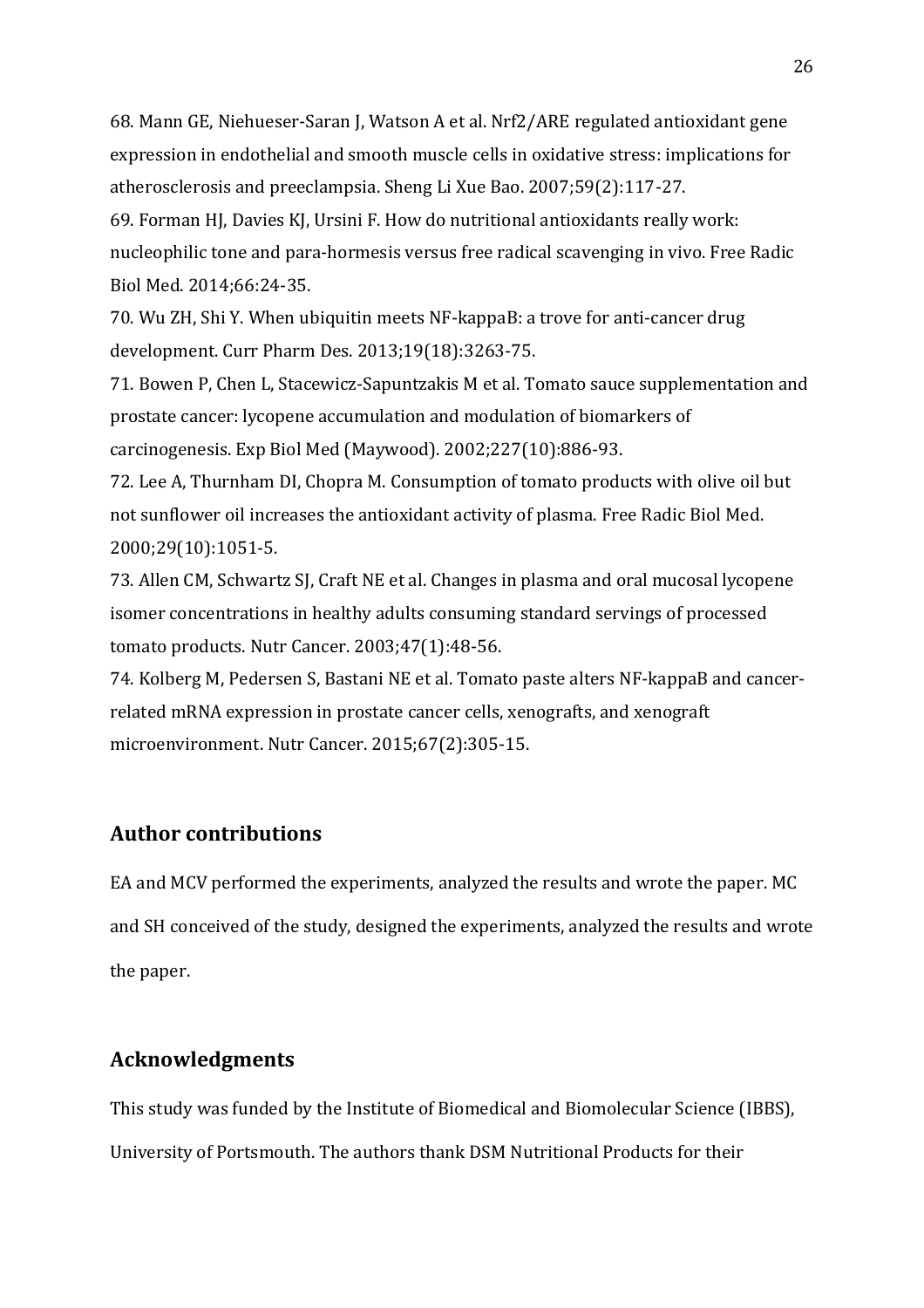generous gift of the lycopene used in the present study. The authors are also grateful to Mr. Salman Goudarzi, Miss Mikaella Vouri and Mr. Phil Warren, School of Pharmacy and Biomedical Sciences, University of Portsmouth, for technical assistance.

**Conflict of Interest**: *None*.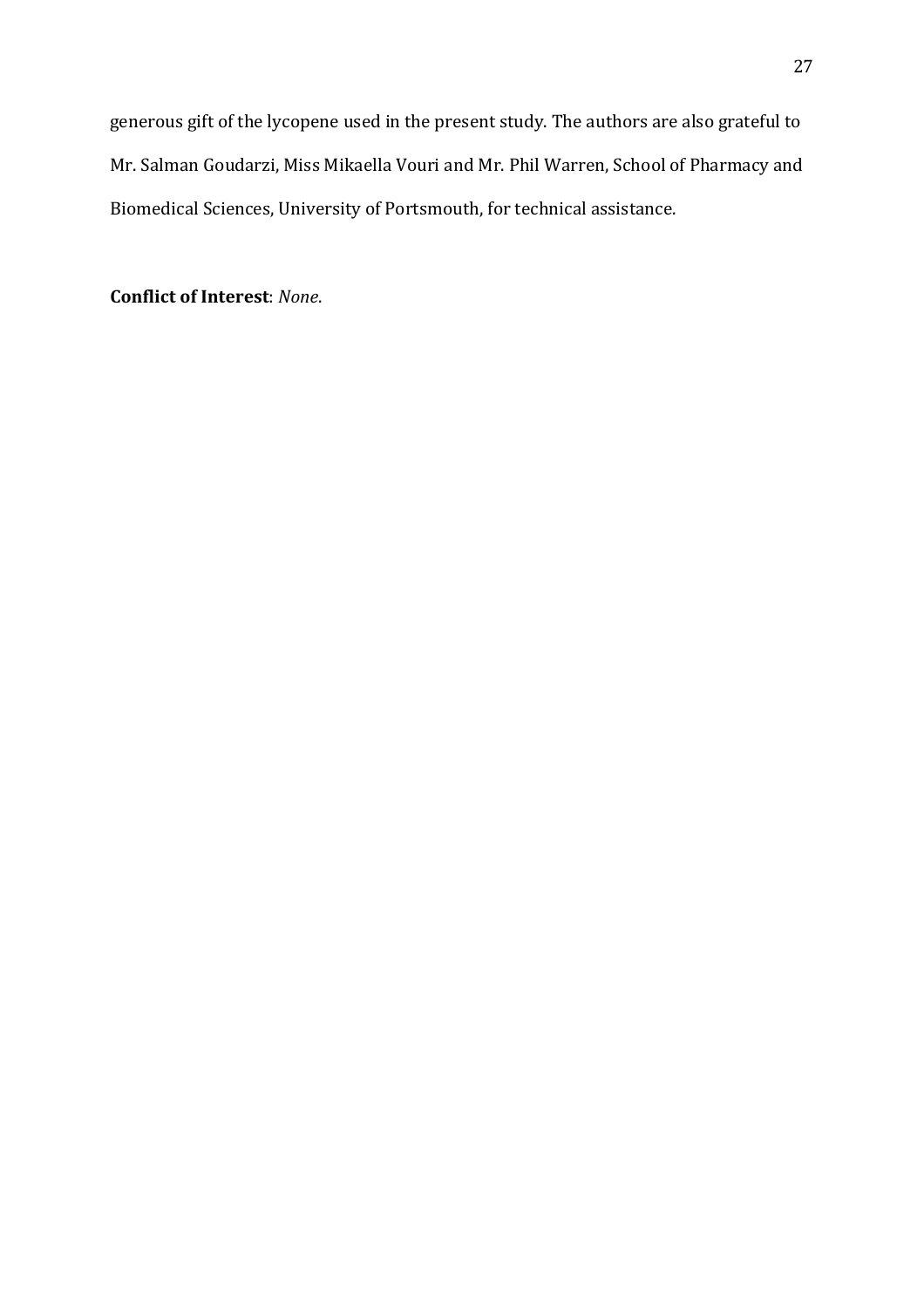### **Figure Legends**

**Fig. 1.** Effect of lycopene on survival/growth of PC3 and MDA-MB-231 cells. (**A**) Concentration-response experiment of effect of lycopene (0.5-5 μM) on PC3 and MDA-MB-231 cells treated for 48 h, compared to THF vehicle. Viable cell number was measured via MTS assay as described. Values are mean±SEM normalized percentage viable cells for MDA-MB-231 cells ( $p < 0.0001$  vs THF; n=4 experiments) and PC3 ( $p <$ 0.001 vs THF; n=3 experiments). (**B**) Effect of lycopene (L) (5 μM) on MDA-MB-231 cells after 24 vs 48 h, compared to THF (T) vehicle. Viable cell number was measured via MTS assay as described. Values are mean±SEM of optical density (quadruplicate wells per treatment; 4 independent experiments). \* p < 0.05; lycopene vs THF at 48 h.

**Fig. 2.** Effect of lycopene on phosphorylation of IκBα (p-IκBα) in PC3 and MDA-MB-231 cells. (A) Expression levels of p-I $\kappa$ B $\alpha$  protein in serum-starved PC3 and MDA-MB-231 cells treated with lycopene (1.25-5 μM) for 20 h compared THF vehicle. Band densitometric values for p-IκBα were normalized against band densities for actin. Values are expressed as percentage change from the control for that particular concentration. Values are mean±SEM of normalized densitometric value (n=4 separate experiments); \*p < 0.05, \*\*p < 0.01, \*\*\*p < 0.001 vs THF). (**B**) Effect of lycopene on TNFα–stimulated IκBα phosphorylation in PC3 and MDA-MB-231 cells. Serum-starved cells were pre-treated with lycopene  $(1.25-5 \mu M)$  (or THF vehicle) for 20 h, after which TNFα (40ng/ml) was added for 30 min prior to lysis. Band densitometric values for p-IκBα were normalized against band densities for actin. Values are expressed as percentage change from the control for that particular concentration. Values are mean±SEM of normalized densitometric value (n=4 separate experiments); \*p < 0.05,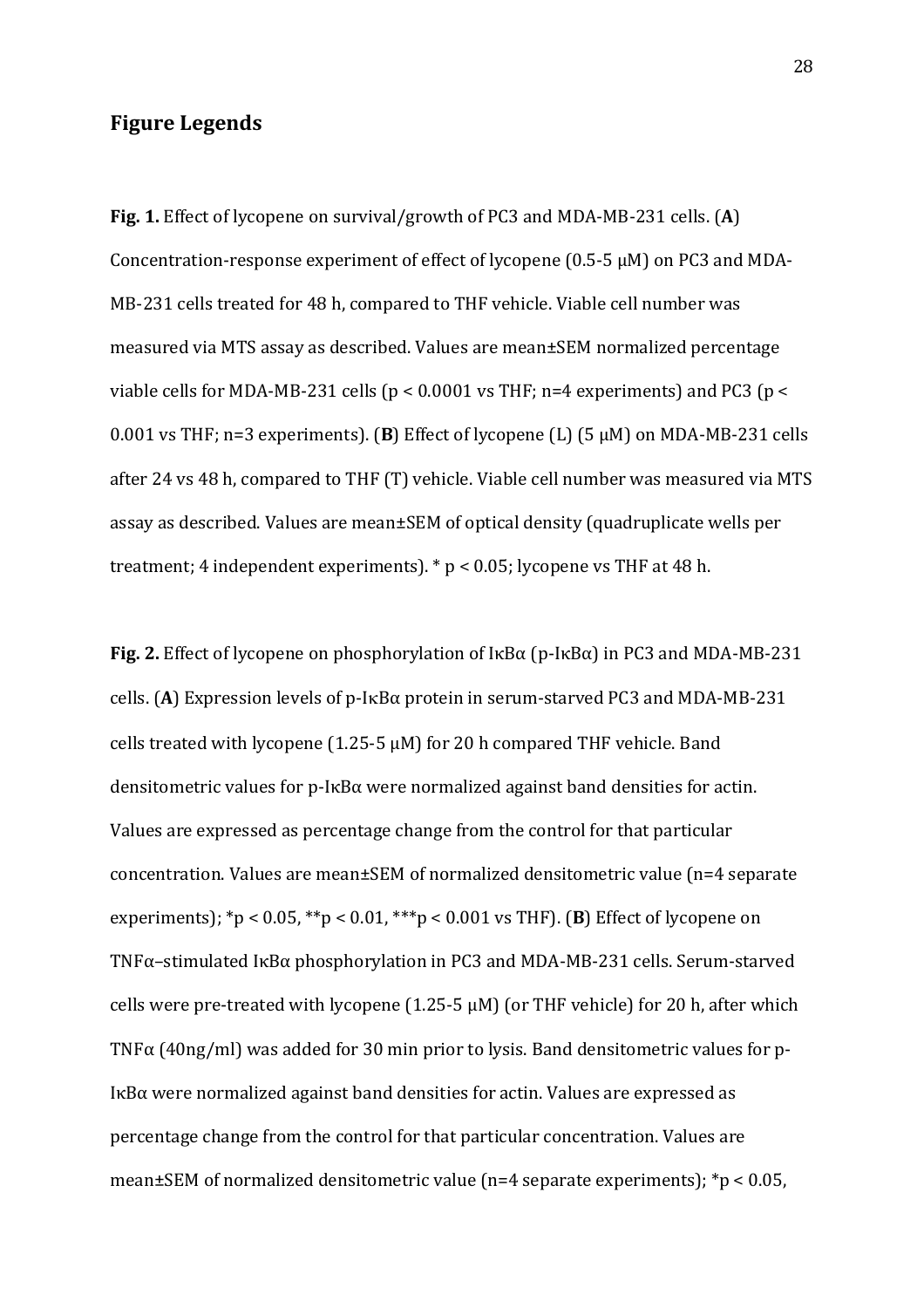\*\*p < 0.01, \*\*\*p < 0.001 vs THF). (**C**) Western blot of p-IκBα protein level in lysates of serum-starved MDA-MB-231 cells treated with lycopene (L) at a range of concentrations (1.25-5  $\mu$ M) or with THF vehicle (T) for 20 h, in the absence and presence of TNF $\alpha$  (40 ng/ml; added 30 min prior to lysis). Bands show expression of p-IκBα (37 kDa; upper panel) and actin (42 kDa; lower panel). The blot has been cropped and is representative of 4 separate experiments performed, the analyzed data from which is presented in (**A**) and (**B**).

Fig. 3. Effect of lycopene on TNFα induced NF-κB p65 nuclear translocation in MDA-MB-231 and PC3 cells. Serum-starved MDA-MB-231 (**A**) and PC3 (**B**) cells were pre-treated with lycopene (5 μM) or THF vehicle for 2 h, following which cells were stimulated with TNFα (40ng/ml) over a time-course of 1-5 h. (**A**; left panel) Representative p65 immunofluorescence micrographs of MDA-MB-231 cells either untreated (Basal) or following 3h treatment with TNFα, with either THF or lycopene pre-treatment. No staining was visible when anti-p65 primary antibody was omitted. Scale bar represents 15 μm. (**A**; right panel) Densitometric analysis from MDA-MB-231 fluorescence micrographs showing p65 nuclear:cytoplasmic ratio values as % change from basal. (**B**) Densitometric analysis from PC3 fluorescence micrographs. Results are the mean (±SD) of densitometric values from multiple cells (\*p < 0.05, \*\*p < 0.01), from a representative experiment.

**Fig. 4.** Effect of lycopene on NF- $\kappa$ B transcription factor activity in PC3 and MDA-MB-231 cells. Cells were treated with lycopene (0.5-5  $\mu$ M) or THF vehicle for 72 h, with each concentration of lycopene having an equivalent dilution of THF as matched control. Following this, cell lysates were subjected to luciferase assay, as described. Luciferase